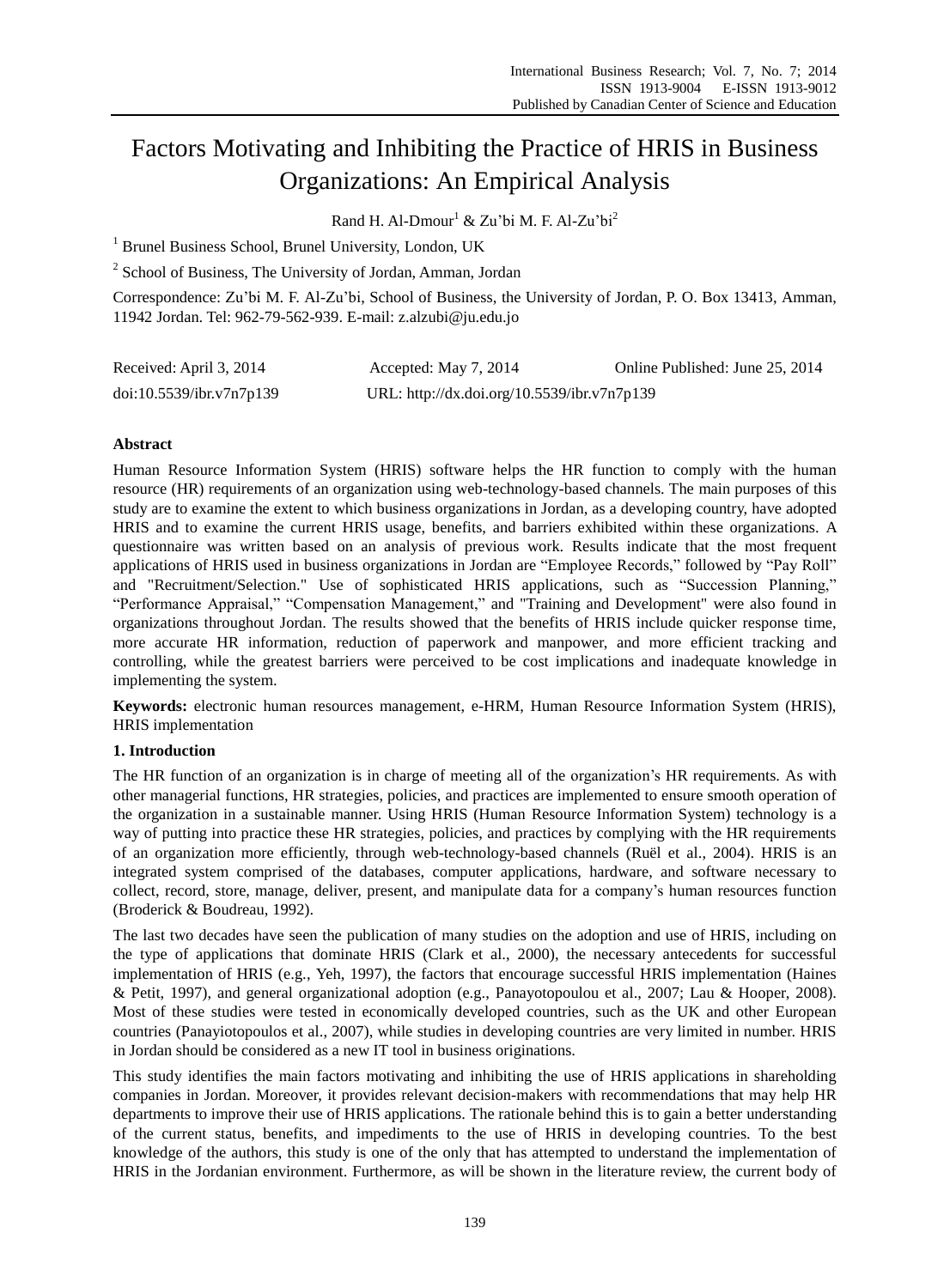research on HRIS implementation largely focuses on the developed world. This study will expand the scope of the literature by examining Jordan, a developing country.

# *1.1 Research Problem*

This study originated to address the gaps in knowledge left by previous research, by identifying the main factors motivating and/or inhibiting the practice of HRIS in business organizations in Jordan, as a developing country.

The study problem primarily attempts to answer the following questions:

- 1) To what extent are HRIS applications being utilized in business organizations?
- 2) What do HR managers see as the benefits of HRIS applications?
- 3) What are the main barriers to implementation of HRIS in business organizations?

# *1.2 Research Objectives*

The key objectives of this study are as follows:

1) To identify the extent to which HRIS functions are used by Jordanian business organizations.

2) To identify the strength and direction of the relationship between the perceived benefits of HRIS and the extent of its applications being practiced in business organizations.

3) To identify the strength and direction of the relationship between the perceived barriers of HRIS and the extent of its applications being practiced in business organizations.

4) To discover the extent to which a business' demographic characteristics (e.g. type of business, organization size, and level of business experience) affect the relationship between the perceived benefits and barriers of adopting HRIS and the extent of its applications being practiced in business organizations.

5) To provide relevant decision makers with the recommendations needed to improve their companies' use of HRIS applications.

# *1.3 Research Importance*

This study's importance stems from the following points:

1) To the best knowledge of the researchers, this study is one of the few attempts to research the relationship between the perceived benefit and barriers of HRIS and the extent of HRIS usage in business organizations in Jordan.

2) As seen in the literature, previous studies on the practice of HRIS have been focused on developed countries. This research will expand its view to look at developing countries, namely Jordan.

3) An enhanced understanding of the factors that influence HRIS implementation levels may be helpful to both mangers and practitioners.

# **2. Literature Review**

In order to find empirical studies focusing on HRIS, the authors used a scholarly Internet search engine (scholar.google.com) in concert with several online databases covering a number of leading international journals. These journals covered the fields of human resources and general management as well as e-business, the quickly growing field of HRIS, and industrial and organizational behavior. For the purpose of this study, the previous studies have been grouped under the following headings:

# *2.1 HRIS Definitions and Role*

Several definitions of HRIS can be found in previous studies. One of the earliest definitions comes from DeSanctis (1986), describing it along the lines of a systematic procedure for the functions of collection, storing, maintaining, retrieving, and validating data for the use of the human resource and organization unit characteristics. Tannenbaum (1990) defines HRIS as "a technology-based system used to acquire, store, manipulate, analyze, retrieve, and distribute pertinent information regarding an organization's human resources." Kovach et al. (1999) define HRIS as a systematic procedure for "collecting, storing, maintaining, retrieving, and validating data needed by an organization about its human resources," personnel activities, and organizational unit characteristics.

According to the above definitions, the value of an HRIS can be measured as the resulting improvement to the administrative HR processes, not transformational outcomes of electronic human resource management (e-HRM), such as employee involvement or work force alignment, which can be ignored. Lengnick–Hall and Moritz (2003) have proposed that HRIS will be utilized at three different levels: the publishing of information;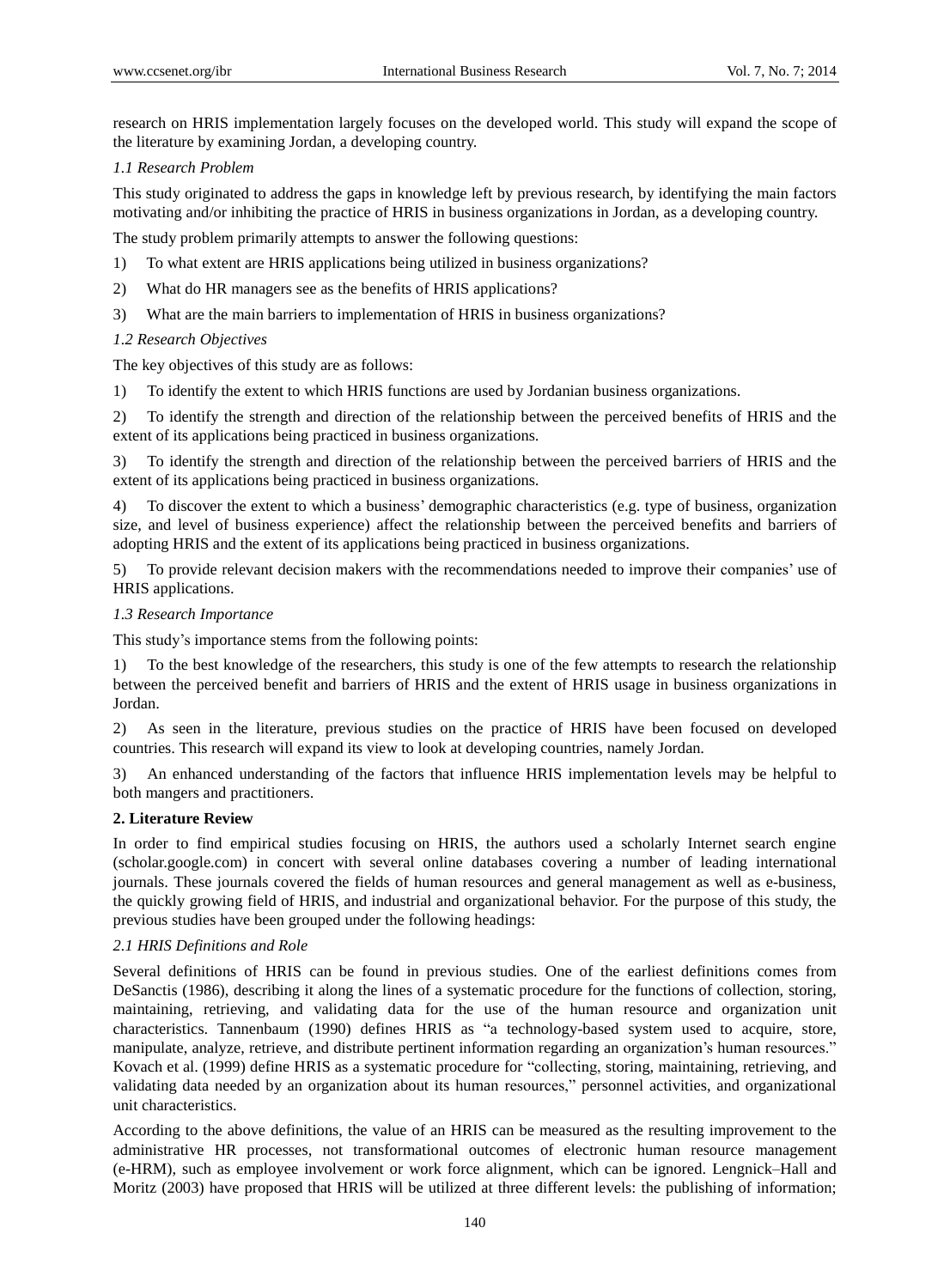the automation of transactions; and, finally, a transformation in the way human resource management (HRM) is conducted in companies, by making HR a strategic partner. Thus, the changes in HR, as encouraged by HRIS, evolve from information to automation, then from automation to transformation. This evolution is proposed by Lengnick–Hall, Moritz, and Walker (2001) as allowing HIRS to create informational efficiencies and cost saving, in turn enabling HR departments to better focus their attention on analyzing current data, which can be used for strategic decision making. Similarly, Haines and Petit (1997) noted that cost savings from routine tasks will develop more interactive participation in the strategic decision making and this has been reinforced in Kavanagh, et al. (1990) which concluded that HRIS functions interact with most HRM systems–primarily planning, staffing, training and career development, performance management, and compensation management. They also described HRIS as a three-level continuum, consisting of electronic data processing (EDP), a management information system (MIS), and a decision support system (DSS).

The many applications of HRIS, in combination with the decreasing cost of computer systems (especially microcomputer systems) and the increasing ease of use of computer applications, have resulted in HRIS being viewed as an increasingly attractive option by practitioners. In addition to storing data, HRIS also allows certain tasks to be completed more easily and reduces the amount of paper that HR departments must store. HRIS has many possible uses, including: clerical applications, applicant search expenditures, risk management, training management, training experience, financial planning, turnover analysis, succession planning, flexible-benefits administration, compliance with government regulations, attendance reporting and analysis, human resource planning, accident reporting, and prevention and strategic planning (Byars & Rue, 2004). A summary of HRIS applications is given in Table 1 (below).

| <b>HRIS Applications</b>                                            | <b>References</b>                                                                                     |
|---------------------------------------------------------------------|-------------------------------------------------------------------------------------------------------|
| 1. Recruitment and Selection                                        | Galanaki, 2002; Mooney, 2002; Ngai, et al., 2008; Verhoeven &<br>Williams, 2008; Junaid, et al., 2010 |
| 2. Training and Development                                         | Karakanian, 2000; Teo, et al., 2001; Hendrickson, 2003                                                |
| 3. Payroll, Benefits, and Compensation<br>Management/Administration | Andrew & Satish, 2001; Ngai, et al., 2008; Workforce Solutions, 2009                                  |
| 4. Performance Appraisal                                            | Adamson & Zampetti, 2001; Hansen & Deimler, 2001                                                      |
| 5. Human Resource Planning                                          | Walker, 1993; Ngai, et al., 2008                                                                      |
| 6. Internal and External Communication                              | Karakanian, 2000; Ngai, et al., 2008                                                                  |
| 7. Self-Service (including Web Portals)                             | O' Connell, 1996; Roberts, 1999; Ngai, et al., 2008                                                   |

Table 1. A summary of HRIS applications

#### *2.2 Perceived Benefits of HRIS*

Perceived benefits have a central role in the adoption of new innovations (Lacovou, et al., 1995; Rogers, 1995). Snell, Stueber, and Lepak (2002) report that information technology (IT), which "allows firms to store and retrieve large amounts of information quickly and inexpensively," can help HR become more strategic, flexible, cost-efficient, and customer oriented. They argue that adopting HRIS can help to simultaneously lower administrative costs, increase productivity, diminish response time, improve decision-making, and enhance customer service. In a 1992 survey, Overman stated that the possible benefits of HRIS include faster information processing, greater information accuracy, improved planning and program development, and enhanced employee communications.

In a 2002 survey, Watson and Wyatt discovered that the top four metrics used in formal business cases supporting HRIS were increased productivity within HR organization, a decrease in costs, return on investment, and improved employee communications. Broderick and Boudreau (1992) similarly found that HRIS decreases costs, improves customer satisfaction, and increases innovation. Boateng (2007) notes that aside from cost reductions and productivity improvements, HRIS potentially and fundamentally affects revenue channels. According to the work of Sadri and Chatterjee (2003), computerized HRIS functions allow for faster decision making, development, planning, and administration of HR because data is much easier to store, update, classify, and analyze. Additionally, they noted that HRIS could build a company's character.

Kettley and Reilly (2003) report that the potential benefits of HRIS can be divided into three areas: "1)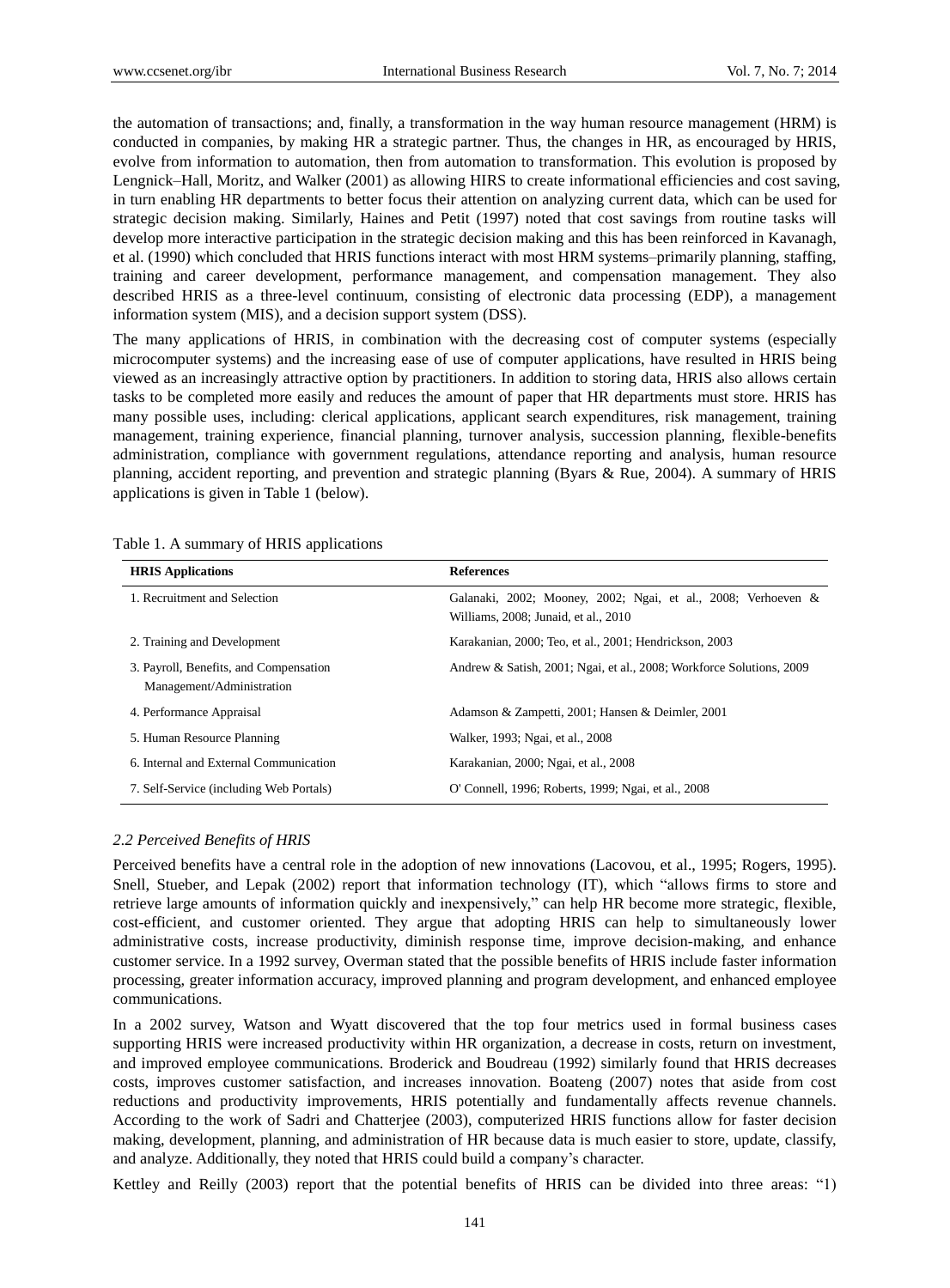Operational Efficiency–reducing overhead costs, enhancing the accuracy of data, eliminating the costs of printing and disseminating information, minimizing IT infrastructure costs by moving towards a common HR service platform, and enhancing the ability to distribute HR information and services globally; 2) Relational Impact–changing the nature of the relationship between HR, line managers, and employees; and 3) Transformational Impact–transforming HR's role into that of a strategic business partner, adding greater value to the business by increasing HR's influence as customer-focused consultants, expanding HR's reach to different employee groups, and enabling new, flexible response methods for delivering HR services."

Bhavsar (2011) argues that a properly-developed HRIS offers the following benefits: 1) Decrease in the cost of stored data in human resource; 2) Quicker speed of retrieval and processing of data; 3) Reduction in duplication of efforts, leading to decrease in cost; 4) Availability of accurate and timely data about human resources; 5) Better analysis leading to more effective decision-making; 6) More meaningful career planning and counseling at all levels; 7) Improved quality of reports; 8) Better ability to respond to environmental changes; and 9) More transparency in the system.

Beckers and Bsat (2002) list five primary benefits that companies can receive from HRIS: (1) Increase competitiveness by improving HR operations; (2) Produce a greater number and variety of HR-related reports; (3) Change the focus of HR from the processing of transactions to strategic HRM; (4) Involve employees in HRIS; and (5) Reengineer the entire HR function of companies. These reasons are echoed by several other researchers (Lederer, 1984; Kovach et al., 2002).

Bhaskar (2011) states, "In the current fast-paced global competitive business environment, the efficient and effective management of human capital is an immense challenge to the human resource departments. Information systems contribute to improve the organizational performance, and enhance the competencies of human resource professionals." Edward (cited in Softworld Report, 1996) instead focuses on the more tangible benefits of HRIS such as faster response times of HR managers to organizational management with certain organizations taking a more long-term view, saying, "HR managers can improve both their company's performance and their own status within the company, by honing their knowledge of the packages on the market and what they are capable of delivering." (p23)

Russell and Michael (1988) and Thomas and Anne (1997) concluded that the integration of information systems within an HR department could lead organizations to acquire increased HRM competency. Moreover, researchers addressed the relationship between HRM practices and competitive advantage, observing that HRM can lead to a competitive advantage by strengthening the set of role behavior that results in reduced cost and product differentiation (Augustine & Mary, 1994; Carol, 1998; Zahid, et al., 2007).

A 2004 study carried out by Ngai et al. addresses the perceived advantages of implementing HRIS. The researchers found that most Hong Kong industries perceived quick response time and increased access to information to be the greatest benefits in implementing HRIS, while the greatest impediment was insufficient funding. These findings are supported by those of Kovach and Cathcart (1999), Beckers and Bsat (2002), and the Institute of Management and Administration (2002), who found that a comprehensive HRIS necessitates a large budget to implement and maintain. Ngai et al. (2004) also found a statistically significant difference regarding certain potential advantages and barriers to implementation of HRIS between HRIS adopters and non-adopters, as well as between small, medium, and large organizations.

| <b>Benefits of HRIS</b>                                                                       | Discussed by                             |
|-----------------------------------------------------------------------------------------------|------------------------------------------|
| 1) Cost reduction:                                                                            | Broderick & Boudreau, 1992; Ensher,      |
| - Wide spread access to HR information on a virtual basis decreases HR transaction costs;     | 2002:<br>2003:<br>Alleyne,<br>al.,<br>et |
| leveraging law of digital assets to use the information                                       | Panayotopoulou, et al., 2007; Martin,    |
| - Substitutes physical capability by leveraging law of digital assets to use the information. | et al., 2009                             |
| 2) Improving HR services:                                                                     | Wright & Dyer, 2000; Zampetti &          |
| - Increases flexibility in work, promotes innovation, and individualizes labor relations;     | Adamson, 2001; Martin, et al., 2009;     |
| - Improves quality and consistency of HR information;                                         | Mohapatra, 2009; Junaid, et al., 2010;   |
| - Decreases the amount of time spent on employees' repetitive questions;                      | Wachira, 2010; Krishna & Bhaskar,        |
| - Improves perception of management and employees of the HR function.                         | 2011                                     |

Table 2. A summary of perceived benefits of the adoption of HRIS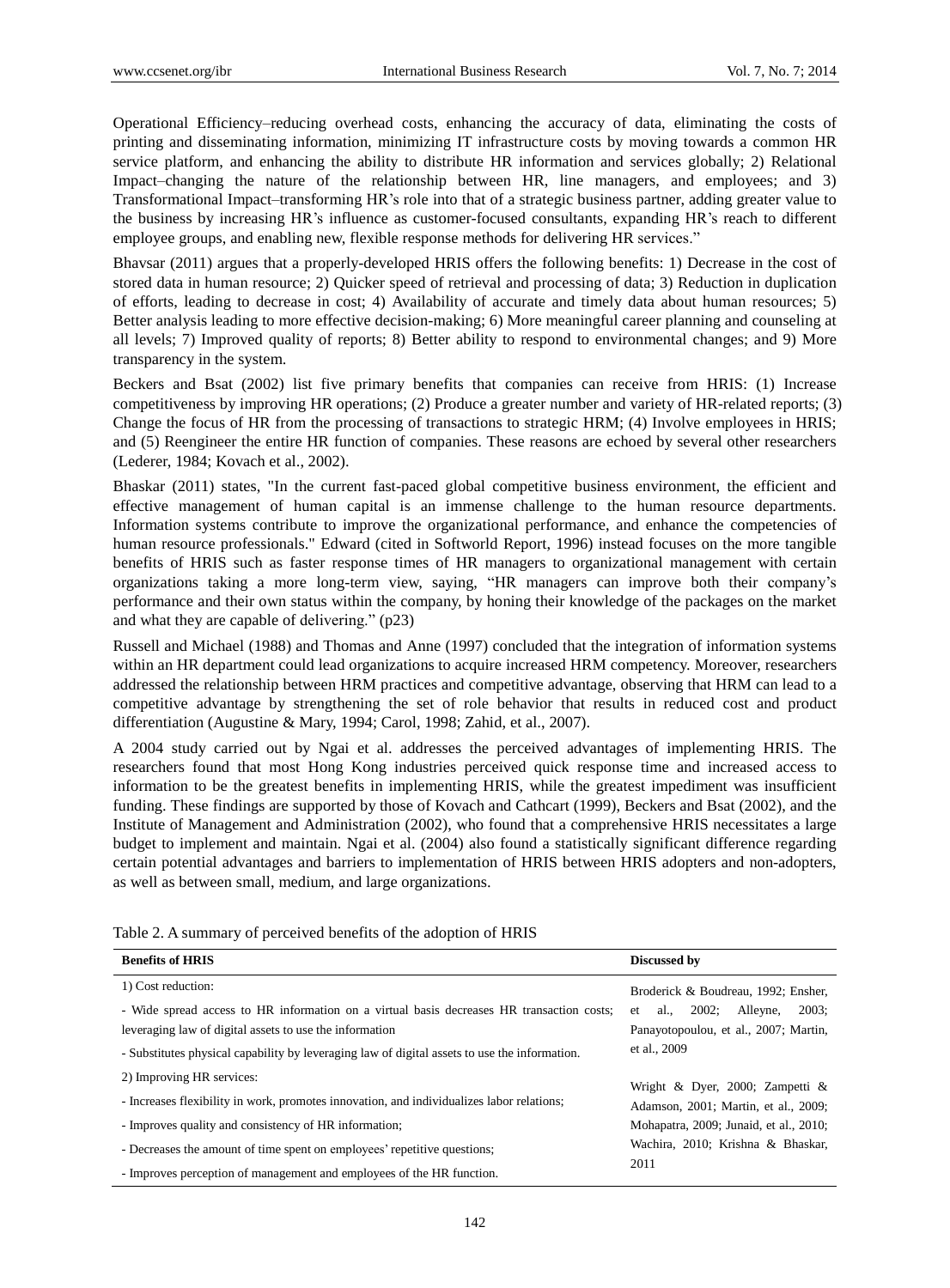| 3) Redefining employee responsibilities in HR:                                                                                                                              | Lengnick-Hall & Moritz, 2003; Ruel,                  |
|-----------------------------------------------------------------------------------------------------------------------------------------------------------------------------|------------------------------------------------------|
| - Makes it easier for managers to combine their HR roles more effectively;                                                                                                  | et al., 2004; Roehling, et al., 2005;                |
| - Holds managers responsible for people management;                                                                                                                         | Ruta, 2005; Martin, et al., 2009;<br>Mohapatra, 2009 |
| - Helps managers to access relevant information and data, conduct analyses, make decisions,<br>and communicate with colleagues;                                             |                                                      |
| - Allows employees to update and make decisions about their own personal information                                                                                        |                                                      |
| 4) Improving HR strategic orientation:                                                                                                                                      | Beckers & Bsat, 2002; Kovach, et al.,                |
| - Helps to provide HR with the ability to create new ways of contributing to organizational<br>effectiveness through tools such as knowledge management and social capital; | 2002; Sadri & Chatterjee, 2003;<br>Strohmeir, 2006   |
| - Increases competitiveness by improving HR operations;                                                                                                                     |                                                      |
| - Produces a greater number and variety of HR-related reports;                                                                                                              |                                                      |
| - Changes the focus of HR from the processing of transactions to strategic HRM;                                                                                             |                                                      |
| - Makes employees part of HRIS;                                                                                                                                             |                                                      |
| - Reengineers the entire HR function of companies.                                                                                                                          |                                                      |

Dileep (2010) indicates that HRIS is a combination of HRM and information systems, as HRIS assists HR managers in performing HR functions more effectively and systematically through the use of technology. The use of a HRIS would decrease HR costs by automating information and decreasing the number of HR employees, by helping employees to control their own personal information, and by allowing managers to access relevant information and data, conducts analyses, make decisions, and communicate with others without the help of an HR professional (Ball, 2001; Awazu & Desouza, 2003).

Through the appropriate use of HRIS, such as automating and devolving many routine HR tasks to line management, HR professionals would be able to focus on more business critical and strategic level tasks, such as leadership development and talent management (Lawler et al., 2003). HRIS also helps HR to play a more strategic role through their ability to generate real time reports on HR issues, including workforce planning and skills profiles, which can be used to support strategic decision making (Hendrickson, 2003; Lengnick-Hall et al., 2003; Lawler et al., 2004). Bourini (2011) emphasized that implementing HRIS can lead to HR professionals providing added value to the company. Proper use of HRIS can enhance the standing of HR professionals within their companies.

## *2.3 Perceived Barriers to the Adoption of HRIS*

The literature on HRIS implementation suggests that many organizations have dealt with challenges when implementing new technologies, including HRIS. Beckers and Bsat (2002) state that the main obstacle in the implementation of an HRIS, is the high cost of set up and maintenance. Ngai and Wat (2006) and Batool et al. (2012) also note that the lack of funds and a trained staff are the greatest barriers. Kovach and Cathcart (1999) reach a similar conclusion, stating that a lack of financing and support from top-level management were the biggest impediments to achieving the full potential of HRIS. They also argued HRIS implementation suffered from a lack of HR knowledge amongst system designers and the lack of technology knowledge amongst HR users.

A survey conducted by the Institute of Management and Administration (2002) found that the greatest barriers to managing an HRIS include a lack of qualified HRIS staff, the lack of sufficient funding, challenges with time management, the need to work with other departments, and the lack of appropriate IT support. Brown (2002) notes that there is an inevitable transition cost of moving from traditional HR to an HRIS, including slowdowns, mistakes, and other consequences associated with changing legacy systems to integrated suites (Brown, 2002). Oleary, et al. (2002) also found that the integration of information technology could result in organizational leaders having less direct interaction with the work force, as more routines become automated. Altarawneh and Al-Shqairat (2010) identified several cultural and financial barriers to implementing HRIS.

Previous studies investigating IT adoption and implementation have shown that for more complicated technologies, such as HRIS applications, perceived obstacles are more relevant because the adoption process tends to be more complicated and costly (Hong  $&$  Zhu, 2006). Several other organizational factors that can discourage technology adoptions were also found, such as the cost of technology, a lack of managerial and technological skills, a lack of system integration, a lack of financial resources, the lack of a reliable source of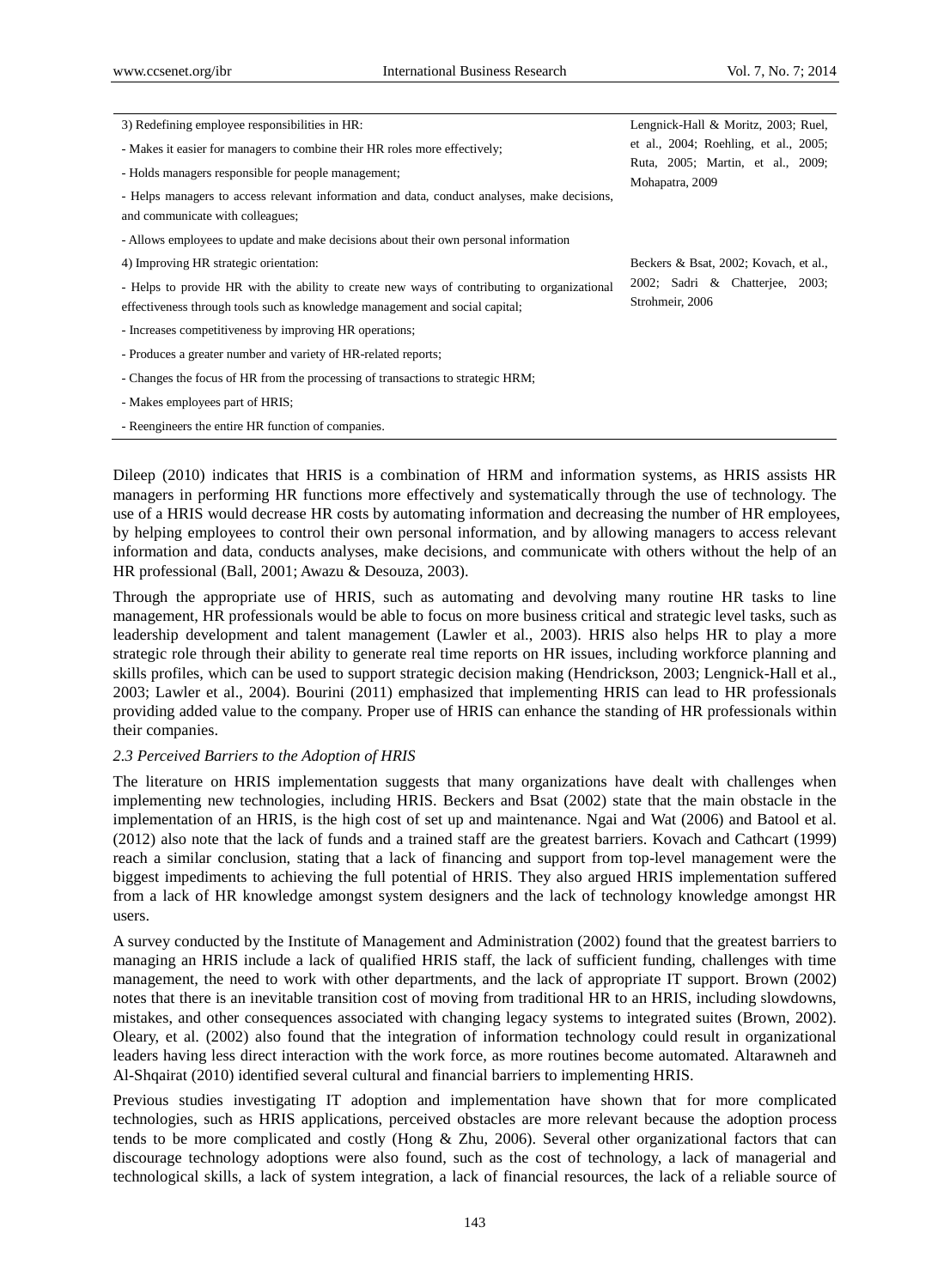information for companies to gain knowledge in HRIS, and insufficient knowledge and experience in communicating information about new systems (Nilankantan & Scamell, 1990; Swatman & Swatman, 1991; Pfeiffer, 1992; Saunders & Clark, 1992; Cragg & King, 1993; Iacovou, Benbasat, & Dexter, 1995).

Previous empirical findings further supported the argument that economic costs and lack of technical knowledge are two of the most important factors that impede IT growth in small organizations (Cragg & King, 1993). This conclusion was consistent with a paper by Kwon and Zmud (1987), which found that successful technology implementation is more likely to occur when organizational resources (eg. time, funding, and technical skills) are positively supported during the early stages of implementation. Bussler and Davis (2001) argue that security is another factor to consider for HR and IT professionals, as with any software system. HR, by its very nature, deals with confidential data and companies must be respectful in how they manage that data. Hussain et al. (2007) mentions the importance of keeping up to date on any changes to HRIM software and prioritizing the security of HR information systems.

Another important factor is resistance to change, as employees may feel safer with the old paper system (Ostermann et al., 2009). Most organizations greatly underestimate the cultural impact of technology on their employees. HR should give the same priority to addressing these changes with employees as they do the training and implementation of software, assessing the level of employee skill and acceptance of technology and arranging training and mentoring programs within staff groups to help stressed employees. Ideally, employees should play a role in the development of the HR system (Bussler & Davis, 2001–2002; Misra, 2006). An additional list of barriers to address include a lack of management commitment, satisfaction with the status quo, an insufficient needs analysis, a failure to include key decision-makers, intra- and interdepartmental politics, a lack of communication, and bad timing (Mohapatra, 2009).

| <b>Barriers</b>                                 | <b>Previous Studies</b>                                                                            |
|-------------------------------------------------|----------------------------------------------------------------------------------------------------|
| Insufficient financial support                  | Cragg & King, 1993; Goodacre & Tonks, 1995; Beckers & Bsat, 2002; Hong &<br>Zhu 2006; Batool, 2012 |
| Lack of expertise in IT                         | Yap, et al., 1992; Chapman & Webster, 2003; Ngai & Wat, 2006; Batool, 2012                         |
| Lack of IT vendor support                       | Ngai & Wat, 2006                                                                                   |
| Inadequate knowledge in implementing the system | Nilankantan & Scamell, 1990; Benbasat & Dexter, 1995                                               |
| Lack of communications                          | Ngai and Wat, 2006; Mohapatra, 2009                                                                |
| Network problem                                 | Hollenstein, 2004; Misra, 2006                                                                     |
| Technical problem                               | Cragg & King, 1993; Beckers & Bsat, 2002                                                           |
| Lack of IT specialist                           | Ngai & Wat, 2006                                                                                   |
| Time consumptions                               | Mohapatra, 2009; Batool, et al., 2012                                                              |
| Security/privacy fears                          | Ngai & Wat, 2006                                                                                   |
| Inability to prove needs                        | Hong & Zhu, 2006                                                                                   |
| Staff resistance to change/ culture problem     | Mohapatra, 2009                                                                                    |
| Inadequate technical infrastructure             | Mohapatra, 2009                                                                                    |
| Lack of top managers' commitment                | Kovach & Cathcart, 1999                                                                            |

Table 3. A summary of perceived barriers of the adoption of HRIS

## **3. Research**

This section details the research methodology, results, and analysis undertaken by the researchers.

#### *3.1 Research Hypotheses*

Based upon the literature review and the study objectives, the following hypotheses are proposed:

**H<sup>0</sup> (1):** There is no statistically significant relationship between the perceived benefits of HRIS applications and the extent of its being practiced in Jordanian shareholding companies.

**H<sup>0</sup> (2):** There is no significant relationship between the perceived barriers to the practice of HRIS and the extent of its being practiced in Jordanian shareholding companies.

**H<sup>0</sup> (3):** There is no statistically significant relationship between the perceived benefits of HRIS applications and the extent of its being practiced in Jordanian shareholding companies due to their demographic characteristics (e.g. type of business, organization size, and level of business experience).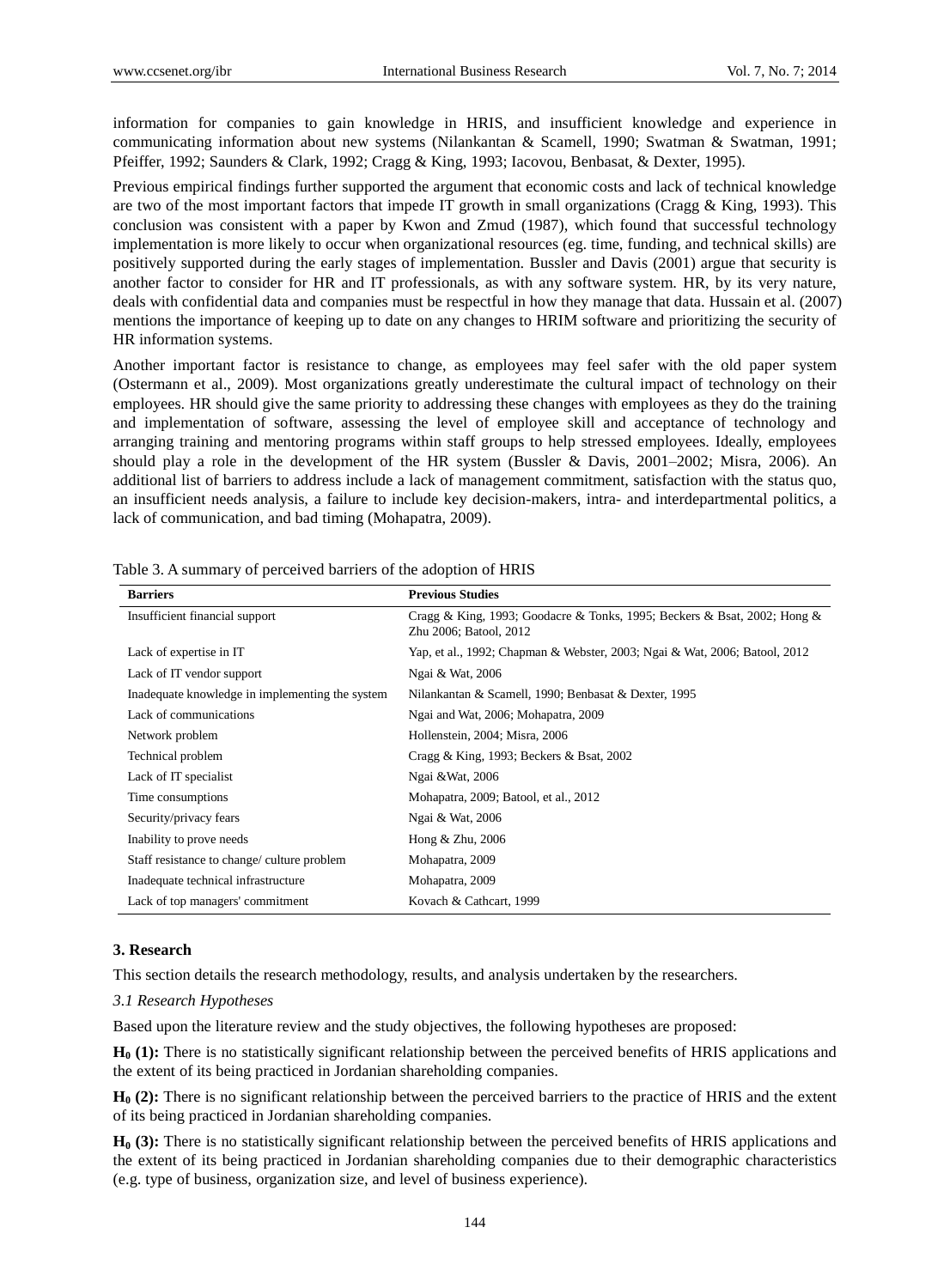**H<sup>0</sup> (4):** There is no statistically significant relationship between the perceived barriers to the practice of HRIS and the extent of its being practiced in Jordanian shareholding companies due to their demographic characteristics (e.g. type of business, organization size, and level of business experience).

# *3.2 Research Methodology*

The purpose of this study is to determine the relationship between the perceived benefits and barriers of HRIS and the extent of its being used by business organizations. Additionally, this study aims to examine the relationship between HRIS usage among business organizations and their demographic characteristics. The data for this research was collected through a self-administrated questionnaire with 275 respondents. The target respondents were shareholding companies in Jordan.

The survey units used in this study are the individual business firms, a choice derived from the nature and the objectives of the study. The identification of the individual business organizations within the country (Jordan) was accomplished by obtaining the names of all firms, as well as their addresses, from a variety of private and public sources in order to identify the type of business sector and the number of firms in each sector. Restrictions on time and financial resources would make the inclusion of all business organization impossible; therefore, the target population is limited to the shareholding companies listed in the Amman Stock Exchange Market database. Table 4 demonstrates the domain of the study's population and number of respondents by sector. Out of 275 companies, only 236 companies responded to the questionnaire, making the response rate 85 percent of the sample size.

| <b>Type of Companies</b> | <b>Number of Companies</b> | <b>Number of Respondents</b> | Percentage $(\% )$ |
|--------------------------|----------------------------|------------------------------|--------------------|
| <b>Banks</b>             | 16                         | 15                           | 93.75              |
| Insurance                | 27                         | 23                           | 85.00              |
| <b>Services</b>          | 154                        | 131                          | 85.00              |
| Manufactures             | 78                         | 68                           | 87.00              |
| <b>Total</b>             | 275                        | 236                          | 85.00              |

Table 4. Domain of the study's respondents

A total of 275 questionnaires were distributed to the respondents by mail and by hand (in response to request for information about research timeline). Initially, research assistants called the companies to arrange an appointment to distribute copies of questionnaire. After respondents answered the questions, the assistants collected the copies from them.

In this survey, some variables are factual (such as an organization's demographic, size, type of business, and experience level), whereas others are perceptual (perceived benefits and perceived barriers). All perceptual variables are measured using multi-item constructs that have been previously tested. The dependent variable - the extent of HRIS applications usage - is measured using a five-point scale: from 1 (not implemented at all) to 5 (highly implemented). The independent variables - perceived benefits and barriers - are measured using a Likert five-point scale.

#### 3.2.1 Data Analysis Techniques

For the analysis, the collected data was coded into SPSS and underwent several different statistical analyses and tests. To begin, some descriptive analyses were made to describe the data. Next, the primary data was analyzed by a variety of statistics techniques including: multiple regression analysis, F. test, t. test and ANOVA. A reliability analysis was carried out for each variable: perceived benefits and perceived barriers of the use of HRIS. The results score ranged from 0.91 to 0.94, within acceptable levels, as shown in Table 5.

|  | Table 5. Reliability analysis variables |  |  |
|--|-----------------------------------------|--|--|
|--|-----------------------------------------|--|--|

| Variables          | <b>Cronbach's Alpha</b> | Number of items |
|--------------------|-------------------------|-----------------|
| Perceived benefits | 0.94                    | 13              |
| Perceived barriers | 0.91                    | 13              |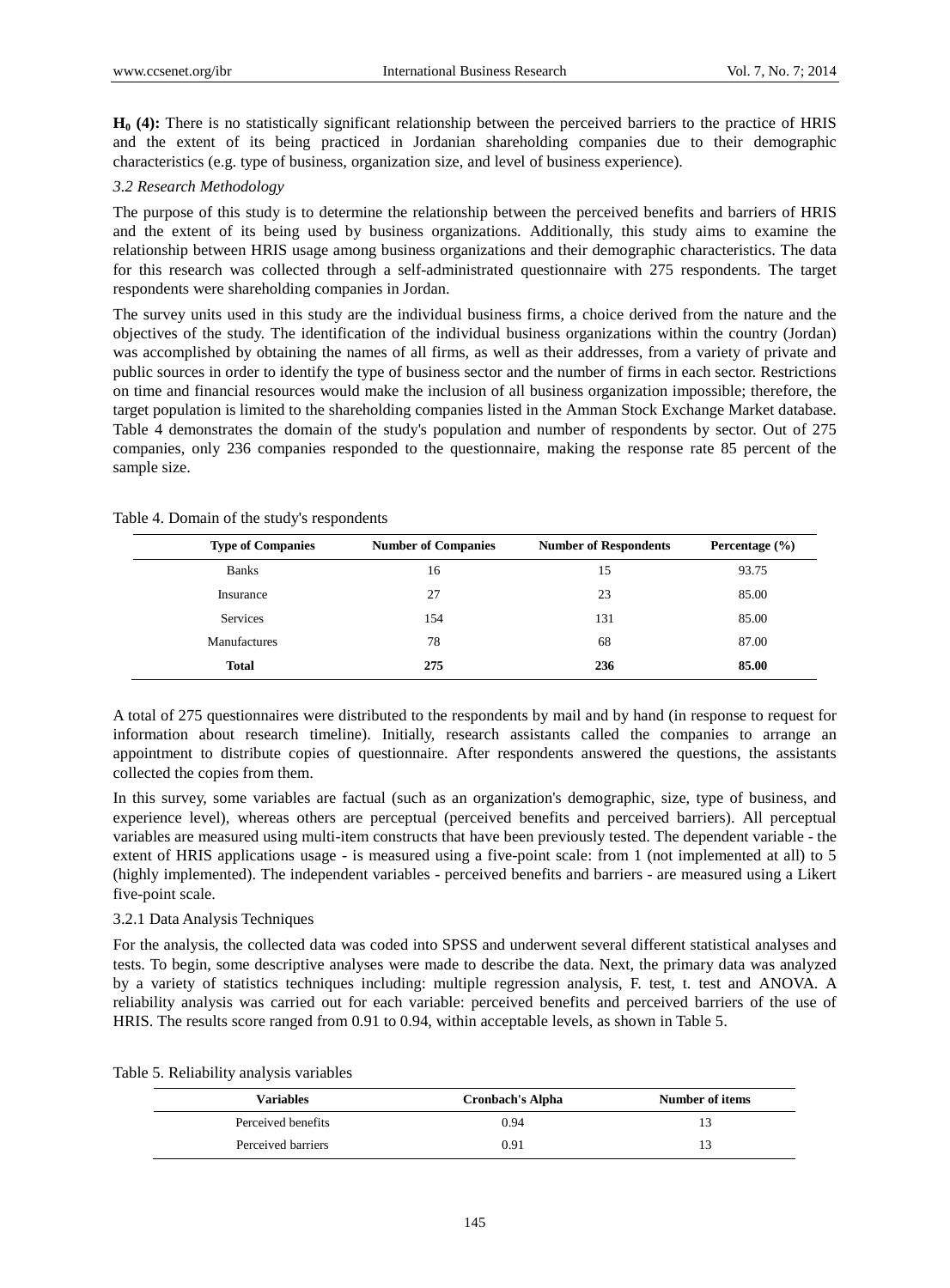## 3.2.2 Population Description

Table 6 demonstrates the descriptive analysis for the respondent business organizations by size and business experience.

| <b>Characteristics</b>           | <b>Frequency</b> | Percentage $(\% )$ |
|----------------------------------|------------------|--------------------|
| <b>Size: Number of Employees</b> |                  |                    |
| Less than 50 employees           | 27               | 11.4               |
| Between 50 to 99 employees       | 48               | 20.3               |
| Between 100 to 199 employees     | 46               | 19.5               |
| Between 200 to 299 employees     | 49               | 20.8               |
| Between 300 to 399 employees     | 66               | 28.0               |
| <b>Business Experience</b>       |                  |                    |
| Less than 5 years                | 15               | 6.4                |
| Between 5 to 10 years            | 57               | 24.2               |
| Between 11 to 15 years           | 80               | 33.9               |
| Between 16 to 20 years           | 48               | 20.3               |
| More than 21 years               | 36               | 15.3               |

|  |  |  | Table 6. Descriptive analysis of the study's respondents |
|--|--|--|----------------------------------------------------------|
|  |  |  |                                                          |

From the table above, it can be concluded that about half of responding companies (48.8%) have more than 200 employees, 27 companies (11.4%) have less than 50 employees, and 48 companies (20.3%) have between 50 to 100 employees. It can also be observed that the majority of companies (69.2%) have more than 10 years of experience, 57 companies (24.2%) have experience between 5 to 15 years' experience, and 15 companies (6.4%) have less than five years of experience.

3.2.3 The Extent of HRIS Applications Usage

In this study, the uses of HRIS for ten HRM applications were identified. These ten applications were chosen, as they were the most common applications frequently mentioned in HRIS books and HR magazines. The result is presented in table 7. This result is consistent with previous work, as the previous research on HRIS has that HRIS is usually used for administrative purposes such as employee record-keeping and payroll, instead of for strategic purposes (Ball, 2001; Kovach et al., 2002; Ngai & Wat, 2006; Hussain et al., 2007; Delorme & Arcand, 2010).

| <b>HRIS Applications</b>                  | Mean | Percentage | <b>Standard Deviation</b> |
|-------------------------------------------|------|------------|---------------------------|
| Employee record-keeping                   | 4.52 | 90.4%      | 0.701                     |
| Recruitment/selection                     | 4.20 | 84.0%      | 0.855                     |
| Payroll service and benefits              | 4.10 | 82.0%      | 0.774                     |
| Benefits management                       | 3.75 | 75.0%      | 0.765                     |
| Training & Development                    | 4.21 | 84.2%      | 0.824                     |
| Performance appraisal / Reward management | 3.80 | 76.0%      | 0.876                     |
| Compensation management                   | 3.47 | 71.4%      | 1.166                     |
| Turnover tracking / Job analysis          | 3.37 | 67.4%      | 0.988                     |
| Internal and external communication       | 3.50 | 70.0%      | 0.876                     |
| <b>Succession Planning</b>                | 3.45 | 69.0%      | 0.804                     |

Table 7. HRIS applications

The results indicate that the extent of HRIS usage is considered to be moderate (i.e., 3.50%), as the mean is more than the mean of the scale, which is 3 (i.e., Mean of the scale  $= \sum_{n=1}^{n}$  *Degrees of the scale* / 5 = 1+2+3+4+5 / 5 = 3). This implies that there are some variations among shareholding companies in terms of their level of implementation of HRIS applications. This is possibly because some of the management in these companies would prefer to use these applications for administrative purpose rather than for strategic purposes.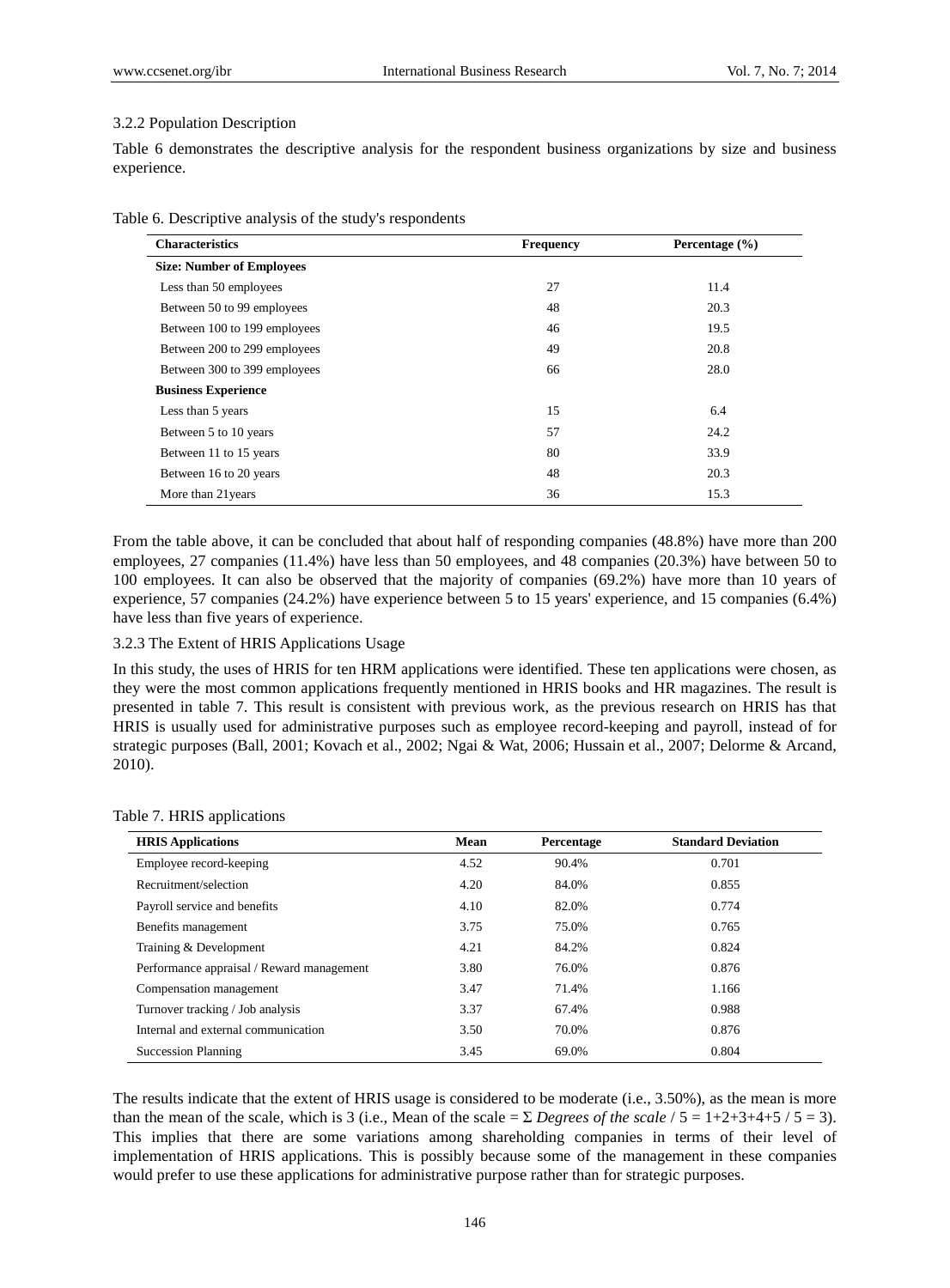#### 3.2.4 The Extent of Perceived Benefits of HRIS Applications Usage

Table 8 demonstrates the descriptive analysis for the questions measuring the perceived benefits of HRIS applications usage. These results show that roughly 70% (3.51) of the respondents agree that the use of HRIS applications is beneficial to their company. It is apparent from the table that the majority of the questions received a positive response, as the results mean exceeded the measuring tool mean. The results also show that "Quick response time", "Accurate HR information", "Reduction in paperwork", "Reducing data re-entry", and "Tracking and controlling" are perceived as the most beneficial.

|  | Table 8. Descriptive analysis for the questions measuring the perceived benefits of HRIS applications usage |  |  |  |
|--|-------------------------------------------------------------------------------------------------------------|--|--|--|
|  |                                                                                                             |  |  |  |

| <b>Benefits of HRIS Applications Usage</b> | Mean   | <b>Standard Deviation</b> |
|--------------------------------------------|--------|---------------------------|
| - Facilitation of the recruitment process  | 3.4463 | 0.97426                   |
| - Streamlining HR processes                | 3.6942 | 0.88358                   |
| - Reducing manpower                        | 3.4959 | 0.86722                   |
| - Reducing data re-entry                   | 3.9174 | 0.88116                   |
| - Standardizing programs and procedures    | 3.7851 | 0.84859                   |
| - Cost effectiveness                       | 3.6612 | 0.75888                   |
| - Reduction in paperwork                   | 3.9339 | 0.97242                   |
| - Quick response time                      | 4.0661 | 0.89196                   |
| - Accurate HR information                  | 4.0579 | 0.88786                   |
| - Improves decision making                 | 3.8760 | 0.97100                   |
| - Enhancing competitiveness                | 3.8099 | 0.99427                   |
| - Tracking and controlling                 | 3.9091 | 1.04881                   |
| <b>Mean</b>                                | 3.5113 | 0.57815                   |

3.2.5 The Extent of Perceived Barriers Inhibiting the Use of HRIS Applications

Table 9 demonstrates the descriptive analysis for the questions measuring the perceived barriers inhibiting the use of HRIS applications in shareholding companies. The table shows that the greatest barriers to implementing HRIS in shareholding companies are "Lack of security of HRIS," "Inadequate technical infrastructure," "Employees feeling that technology is changing too rapidly," "Lack of commitment and involvement by all," and "Lack of expertise/knowledge in IT."

Table 9. Descriptive analysis for the questions–measuring the perceived barriers inhibiting the use of HRIS applications

| <b>Barriers to HRIS Applications Usage</b>                                                                             | Mean   | <b>Standard Deviation</b> |
|------------------------------------------------------------------------------------------------------------------------|--------|---------------------------|
| - Inadequate technical infrastructure                                                                                  | 3.8777 | 1.10465                   |
| - Lack of security of HRIS                                                                                             | 4.2355 | 1.21634                   |
| - HRIS technology is not compatible with other systems we use.                                                         | 3.2033 | 1.19359                   |
| - Shortage of financial resources has hindered the acquisition of new IT application in HRIS                           | 2.7529 | 1.24305                   |
| - Poor quality of inter-communication within organization                                                              | 3.4332 | 1.24886                   |
| - Lack of top management support to use IT applications such as HRIS                                                   | 3.3107 | 1.34436                   |
| - The high cost of using such a system                                                                                 | 3.2347 | 1.26720                   |
| - Employees feeling that technology is changing too rapidly                                                            | 3.8678 | 1.27764                   |
| - Lack of commitment and involvement by all                                                                            | 3.7355 | 1.29595                   |
| - Staff resistance to change                                                                                           | 3.2355 | 1.30236                   |
| - A lot of paper work that is difficult to computerize                                                                 | 3.4164 | 1.32084                   |
| - Lack of confidence in the ability of computer vendors to provide ongoing service and support<br>after implementation | 3.1438 | 1.25518                   |
| - Lack of expertise/knowledge in IT                                                                                    | 3.5512 | 1.33953                   |
| <b>Mean</b>                                                                                                            | 3.4614 |                           |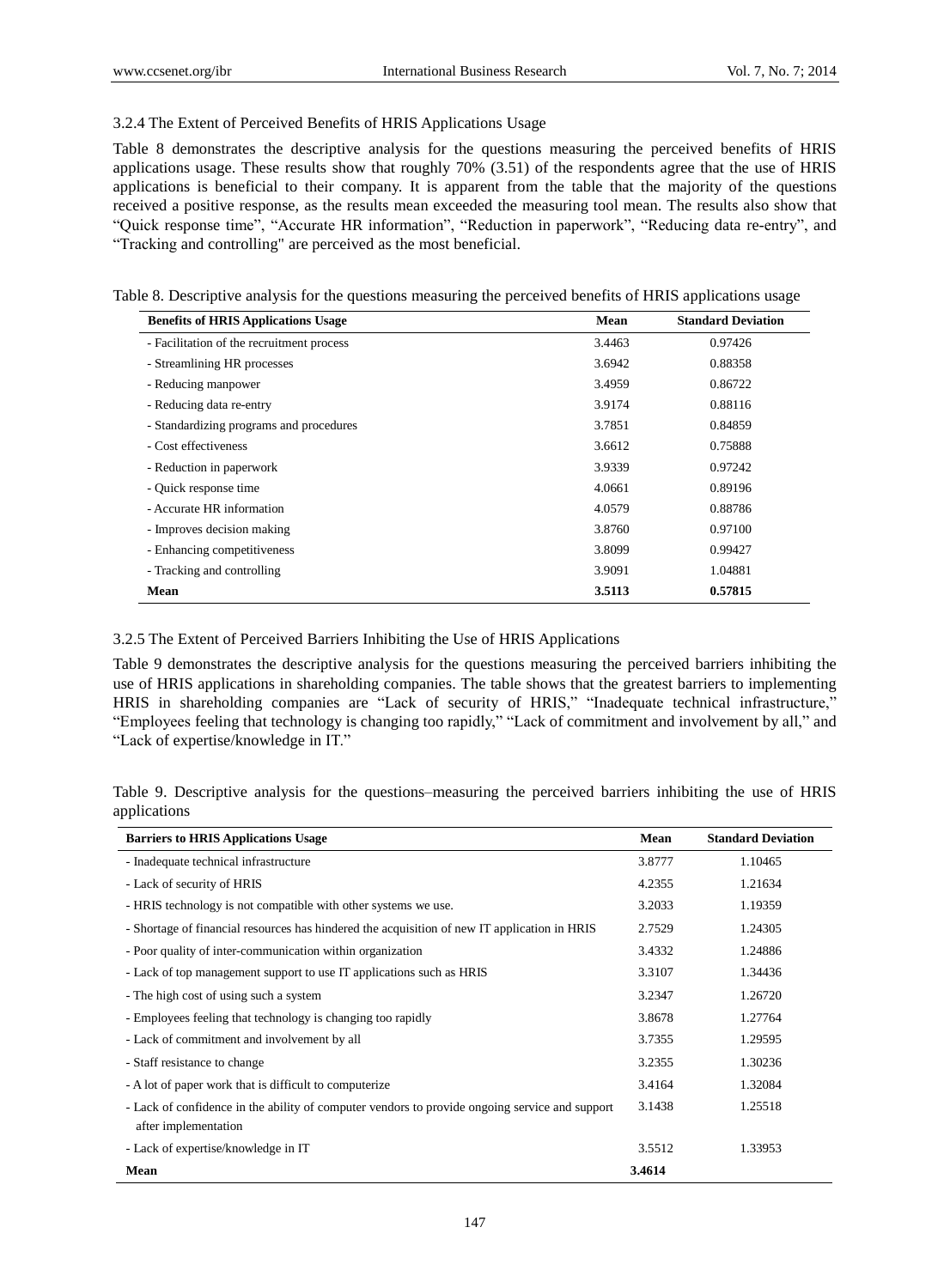## 3.2.6 Normality Distribution Analysis

Table 10 demonstrates the descriptive statistics for the population of the study, showing the mean, standard deviation, maximum, minimum, skewness, and kurtosis. The descriptive statistics represent the independent variables–perceived benefit and barriers–used to examine the impact on the dependent variable–the extent of HRIS applications usage. The normality of the data was assessed using the skewness and kurtosis statistics derived from the descriptive statistics, which should have a range of  $-1$  to  $+1$ . If the data is above range, then the distribution is normally distributed and the data must be transformed to normal distribution in order to perform the necessary statistical tests. The researcher decided to transform the data to a normal score. Table 10 shows the variables after transformation of the data into a normal score. Consequently, the assumption of normality is met.

| <b>Descriptive statistics</b>     | <b>Benefits</b> | <b>Barriers</b> |
|-----------------------------------|-----------------|-----------------|
| Mean                              | 3.5131          | 3.4614          |
| Standard deviation                | 1.23761         | 1.25971         |
| <b>Skewness</b>                   | 0.546           | $-0.382$        |
| <b>Standard Error of Skewness</b> | 0.378           | 0.316           |
| Kurtosis                          | $-1.023$        | $-1.269$        |
| <b>Standard Error of Kurtosis</b> | 0.190           | 0.158           |
| Minimum                           | 1               | 1               |
| Maximum                           | 5               | 5               |

Table 10. Normality distribution analysis

#### 3.2.7 Correlation Analysis

Table 11 shows the Pearson Correlation Matrix among all explanatory variables. Multicollinearity exists when the correlation between two independent variables is between -0.70 and 0.70. As shown in table 11, an examination of the correlation matrix indicates that the coefficient of correlation is less than 0.70. Therefore, it is possible to interpret the findings since the multicollineartiy is not severe (Hair et al., 2006).

#### Table 11. Correlations matrix

| Perceived benefits (construct) |
|--------------------------------|
| $-256$ <sup>****</sup>         |
|                                |

\*\*. Correlation is significant at the 0.01 level (2-tailed).

Hair, et al. (2006) recommends assessing the tolerance and variance inflation factor (VIF). Tolerance refers to the assumption of the variability in one independent variable that does not explain the other independent variable. The VIF reveals much of the same information as the tolerance factor. The common cut off threshold is a tolerance value of 0.10, which corresponds to a VIF value above 10. Multicollineartiy was indicated in a tolerance level of less than 0.10 or a VIF value above 10 (Hair et al., 2006). The tolerance value for each independent variable is above the ceiling tolerance value of 0.10, consistent with the absence of a serious level of Multicollineartiy. This judgment was further supported by a VIF value for each independent variable above the threshold value of 1.0.

| Table 12. Collinearity diagnostics |  |  |  |  |
|------------------------------------|--|--|--|--|
|------------------------------------|--|--|--|--|

| <b>Independent Variables</b>   | <b>Tolerance</b> | VIF   |
|--------------------------------|------------------|-------|
| Perceived benefits (construct) | 0.951            | 1.052 |
| Perceived barriers (construct) | 0.931            | 1.043 |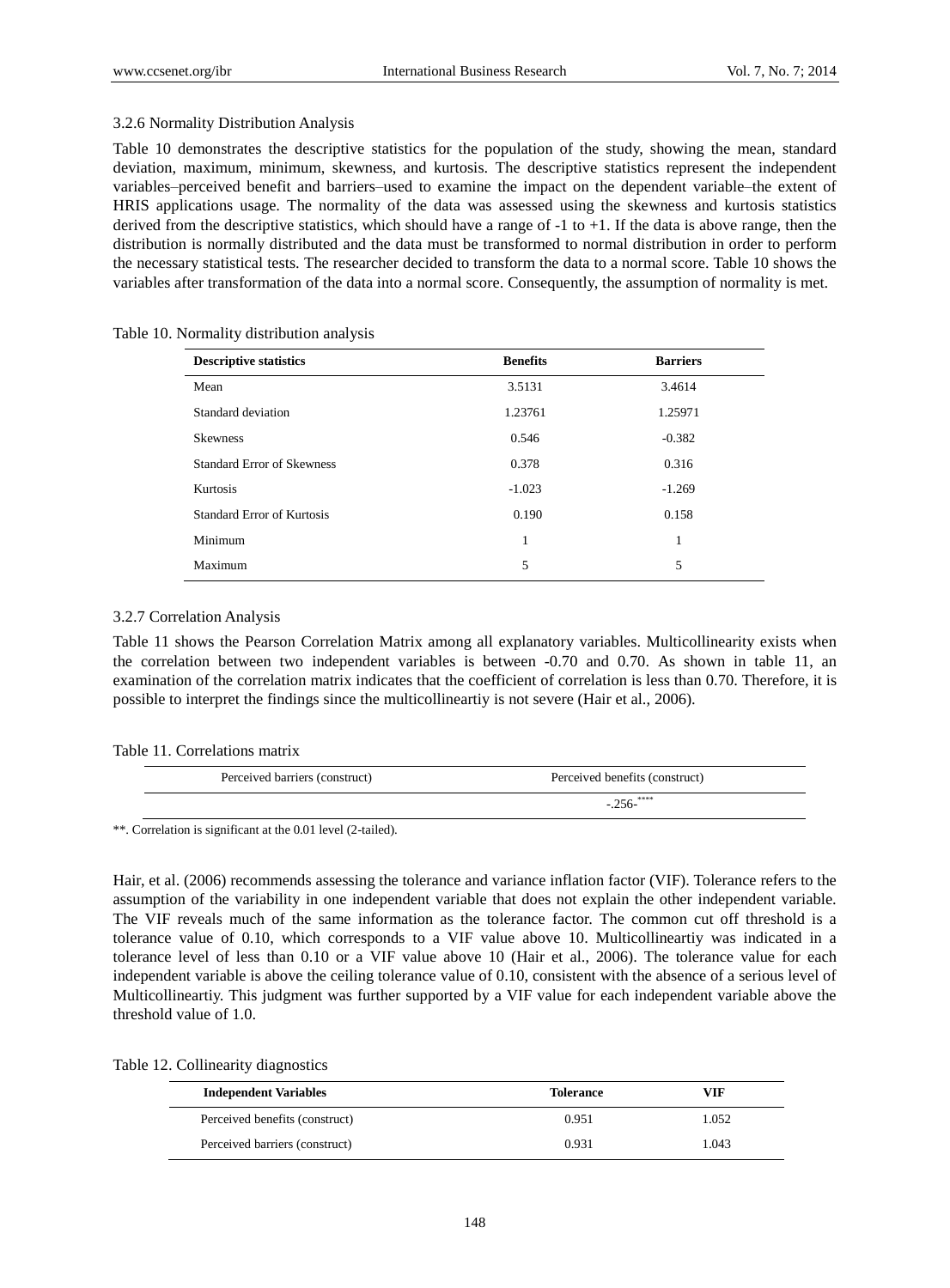#### *3.3 Testing of Hypotheses*

This section presents a statistical examination for the research hypotheses. The purpose of these tests is to decide whether to accept the null hypotheses, designated by the symbol  $\mathbf{H}_0$ , or the alternative hypotheses, designated by the symbol **Ha**. The core mechanism of the hypotheses testing is to identify whether the actual sample mean is deviated from the mean of the hypothesized sampling distribution, by which a certain value that will prove that it is wrong.

Regarding the decision criteria that will be used as a base to compare this deviation with, the author has chosen the most common decision criteria, which is the significance level at less than 0.05. It presents the critical probability in choosing between the null hypothesis and the alternative hypothesis (William, 2000).

#### 3.3.1 Regression

The standard value for R<sup>2</sup>is 1, which means that there is a perfect linear relationship between the dependent and independent variables. On the contrary, an  $\mathbb{R}^2$  value equal to 0 indicates that there is no linear relationship between the dependent and independent variables. In this model, the R²value for the first stage of analysis regression model is 0.618 (refer to Table 13), which means that the contingency factors (benefits and barriers) explain about 62% of the variance in the extent of HRIS applications usage. The other 32% is due to others variables, not covered in this study.

Level of HRIS = 
$$
1.233 + 0
$$
, 923 benefits + (-457) barriers + 0.735

Table 13. Testing the relationship between the perceived benefits and barriers and the level of implementation of HRIS: taken together

| Mode | **                  | R Square | <b>Adjusted R Square</b> | Std. Error of the Estimate | df |        | S1g.              |
|------|---------------------|----------|--------------------------|----------------------------|----|--------|-------------------|
|      | $.647$ <sup>*</sup> | .418     |                          | .96476                     |    | 83.828 | .000 <sup>b</sup> |

a. Dependent Variable: HRIS;

b. Predictors: (Constant), Barriers, benefits.

#### Table 14. Coefficient of the multiple regression model

| Model                                |          | <b>Un-standardized Coefficients</b><br><b>Standardized Coefficients</b> |             | т        | Sig. |
|--------------------------------------|----------|-------------------------------------------------------------------------|-------------|----------|------|
|                                      | B        | <b>Std. Error</b>                                                       | <b>Beta</b> |          |      |
| Constant<br>٠                        | $-1.233$ | .735                                                                    |             |          |      |
| Perceived Benefits<br>$\blacksquare$ | .923     | .150                                                                    | .435        | 6.147    | .000 |
| Perceived Barriers<br>٠              | $-457$   | .089                                                                    | $-.339$     | $-5.163$ | .000 |

a. Dependent Variable: Level of Implementation of HRIS.

Table 14 (above) lists the beta coefficient for both perceived benefits and barriers factors. It gives measure of the contribution of each factor to the model. A greater value indicates that a unit change in this predictor factor has a greater effect on the dependent variable - the level of implementation of HRIS applications. The table indicates that the Beta coefficients of perceived benefits show that perceived benefits are a more important determinant associated with the level of the implementation of HRIS applications in shareholding companies than perceived barriers are.

#### 3.3.2 Alternative Hypotheses

The results in Table 13 show a significant relationship between perceived benefits and the level of HRIS usage at  $(Sig = 0.000)$ . Additionally, the result shows that for each unit increase in the independent variable, there is an expected increase of 0.435 in the dependent variable. The direction of this relationship is positive. An examination of the T value (t =  $6.147$ , p $< 0.000$ ) indicates that the perceived benefits contribute to increase the use of HRIS applications. Therefore, the null hypothesis  $\mathbf{H}_0$  (1) is rejected and the alternate hypothesis  $\mathbf{H}_a$  (1) is accepted.

**H<sup>a</sup> (1):** There is a statistically significant relationship between the perceived benefits of HRIS applications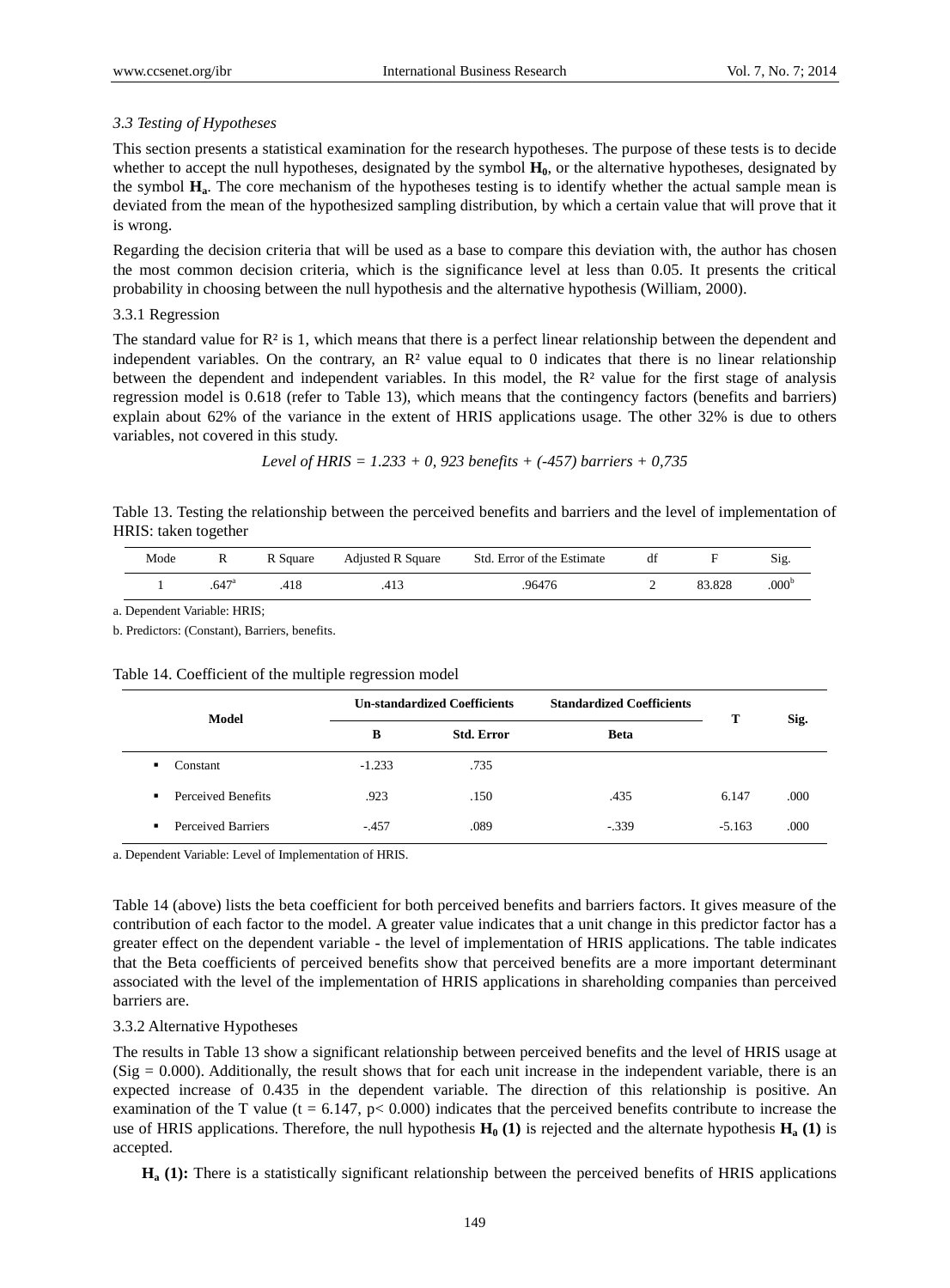and the extent of its being practiced in Jordanian shareholding companies.

The results in Table 14 show a significant relationship between perceived barriers and the level of HRIS usage at  $(Sig = 0.000)$ . Additionally, the result indicates that for each unit increase in the independent variable, there is an expected decrease of -0.339 in the dependent variable. The direction of this relationship is negative. An examination of the T value (t = -5.163, p > 0.000) indicates that the perceived barriers contribute to decrease the use of HRIS applications. Therefore, the null hypothesis  $\mathbf{H}_0$  (2) is rejected and the alternate hypothesis  $\mathbf{H}_a$  (2) is accepted.

**H<sup>a</sup> (2):** There is a significant relationship between the perceived barriers to the practice of HRIS and the extent of its being practiced in Jordanian shareholding companies.

## 3.3.3 ANOVA Analysis

A one-way ANOVA test is used to determine the variations of the perceptions of HRIS benefits and barriers and the extent of its being practiced in Jordanian shareholding companies due to their demographic characteristics.

**H<sup>0</sup> (3):** There is no statistically significant relationship between the perceived benefits of HRIS applications and the extent of its being practiced in Jordanian shareholding companies due to their demographic characteristics (e.g. type of business, organization size, and level of business experience).

The results of the one-way ANOVA test and F. test for the hypothesis **H<sup>0</sup> (3)**, as presented in Table 15, show significant variations of the perceived benefits of HRIS and the extent of its being used by organizations according to their business experience and number of employees, but not by the type of business that they belong to. Therefore, the null hypothesis is only accepted for the type of business. This result indicates the type of business has no significant influence upon the variations of the perception of benefits of HRIS and the extent of its being used.

|                 | <b>Type of Business</b>    |        | <b>Sum of Squares</b> | Df    | <b>Mean Square</b> | $\mathbf{F}$ |
|-----------------|----------------------------|--------|-----------------------|-------|--------------------|--------------|
| <b>Benefits</b> | <b>Between Groups</b>      | 1.488  | $\overline{4}$        | 0.372 | 1.162              | 0.330        |
|                 | <b>Within Groups</b>       | 50.591 | 231                   | 0.320 |                    |              |
|                 | <b>Total</b>               | 52.080 | 235                   |       |                    |              |
|                 | <b>Business Experience</b> |        | <b>Sum of Squares</b> | Df    | <b>Mean Square</b> | $\mathbf F$  |
| <b>Benefits</b> | <b>Between Groups</b>      | 9.782  | $\overline{4}$        | 2.445 | 9.135              | 0.000        |
|                 | <b>Within Groups</b>       | 42.298 | 231                   | 0.268 |                    |              |
|                 | <b>Total</b>               | 52.080 | 235                   |       |                    |              |
|                 | <b>Number of Employees</b> |        | <b>Sum of Squares</b> | Df    | <b>Mean Square</b> | $\mathbf{F}$ |
| <b>Benefits</b> | <b>Between Groups</b>      | 4.563  | $\overline{4}$        | 1.141 | 3.794              | 0.006        |
|                 | <b>Within Groups</b>       | 47.516 | 231                   | 0.301 |                    |              |
|                 | <b>Total</b>               | 52.080 | 235                   |       |                    |              |

Table 15. Results of one-way ANOVA analysis for HRIS benefits

H0 (4): There is no statistically significant relationship between the perceived barriers to the practice of HRIS and the extent of its being practiced in Jordanian shareholding companies due to their demographic characteristics (e.g. type of business, organization size, and level of business experience)

The results of the one-way ANOVA test and F. test for the hypothesis **H<sup>0</sup> (4)**, as presented in Table 16, show significant variations of the perceived barriers of HRIS and the extent of its being used by organizations according to their business experience, number of employees, and the type of business that they belong. No statistically meaningful difference was found between these variables. Therefore, the null hypothesis **H<sup>0</sup> (4)** is accepted for all variables included in the analysis. This result indicates that neither the type of business nor business experience nor the number of employees of the investigated organizations has any significant effect upon the variations of the perceived barriers of HRIS and the extent of its being used.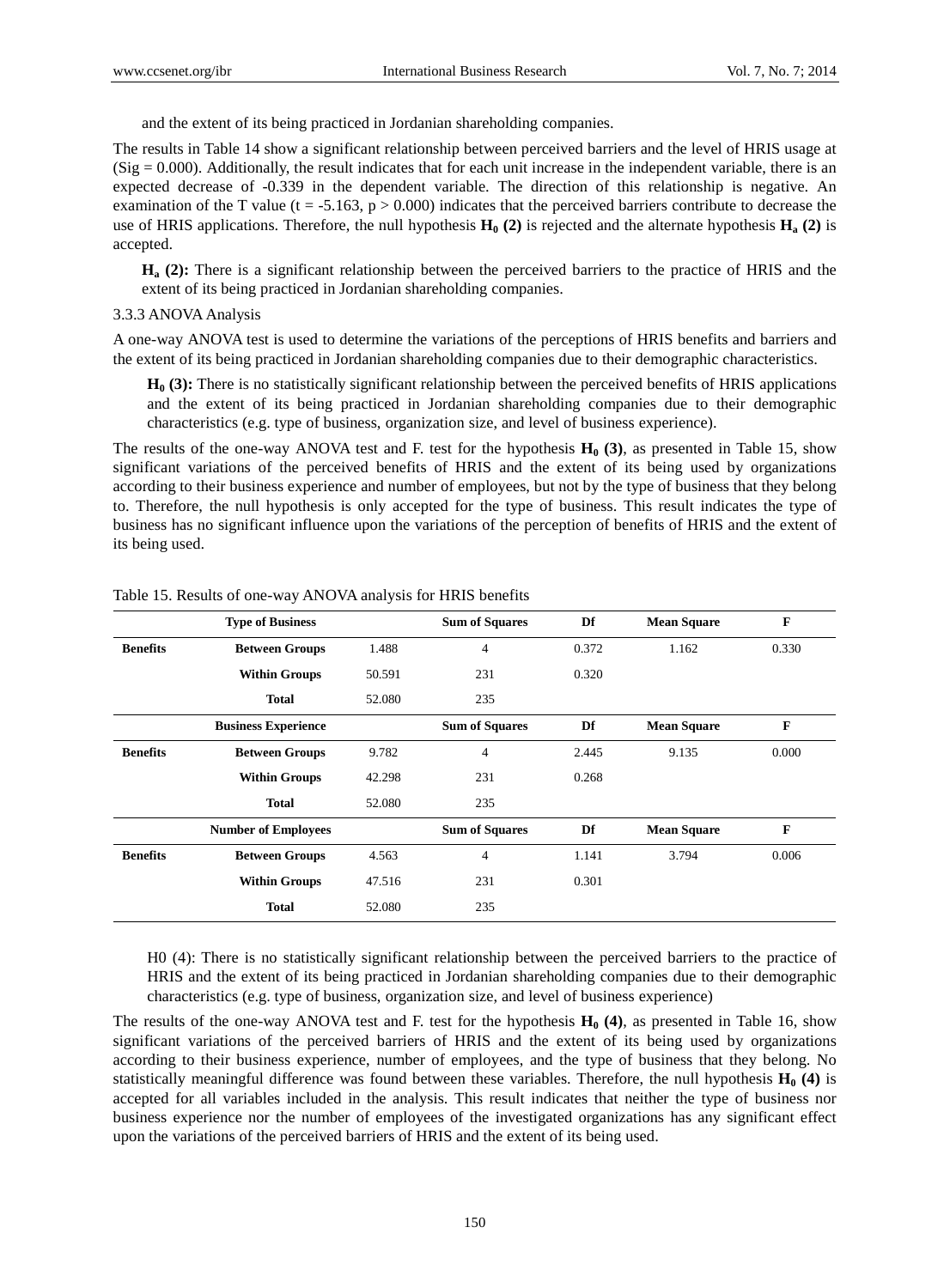|                 | <b>Type of Business</b>    |        | <b>Sum of Squares</b> | Df    | <b>Mean Square</b> | F            |
|-----------------|----------------------------|--------|-----------------------|-------|--------------------|--------------|
| <b>Barriers</b> | <b>Between Groups</b>      | 0.381  | 4                     | 0.095 | 0.435              | 0.783        |
|                 | <b>Within Groups</b>       | 50.549 | 231                   | 0.219 |                    |              |
|                 | <b>Total</b>               | 50.930 | 235                   |       |                    |              |
|                 | <b>Business Experience</b> |        | <b>Sum of Squares</b> | Df    | <b>Mean Square</b> | $\mathbf{F}$ |
| <b>Barriers</b> | <b>Between Groups</b>      | 0.561  | $\overline{4}$        | 0.140 | 0.644              | 0.632        |
|                 | <b>Within Groups</b>       | 50.368 | 231                   | 0.218 |                    |              |
|                 | <b>Total</b>               | 50.930 | 235                   |       |                    |              |
|                 | <b>Number of Employees</b> |        | <b>Sum of Squares</b> | Df    | <b>Mean Square</b> | $\mathbf{F}$ |
| <b>Barriers</b> | <b>Between Groups</b>      | 0.551  | $\overline{4}$        | 0.140 | 0.614              | 0.612        |
|                 | <b>Within Groups</b>       | 50.364 | 231                   | 0.218 |                    |              |
|                 | <b>Total</b>               | 50.931 | 235                   |       |                    |              |

#### Table 16. Results of one-way ANOVA analysis for HRIS barriers

## **4. Conclusion**

HRIS is an integrated system comprised of the databases, computer applications, hardware, and software necessary to collect, record, store, manage, deliver, present, and manipulate data for a company's human resources function (Broderick & Boudreau, 1992). Results indicate that the most frequently used applications of HRIS by business organizations in Jordan are "Employee Records," followed by "Pay Roll" and "Recruitment/Selection." Usage of sophisticated HRIS applications, such as "Succession Planning," "Performance Appraisal," "Compensation Management," and "Training and development," was also found in Jordanian business organizations. This study concludes that the scope of HRIS applications usage has broadened in Jordan. Although operating HRIS applications, such as "Employee Records" and "Pay Roll," remain the most popular, there has been an increase in the use of HRIS for sophisticated activities and decision-making. Previous studies support these findings (Cedar Crestone, 2006; Saharan & Jafri, 2012).

Results also showed that "Quick response time," "Accurate HR information," "Reduction in paperwork," "Reducing data re-entry," and "Tracking and controlling" are perceived as the most beneficial HRIS applications from the respondents' perspective. Furthermore, results indicated that the greatest barriers inhibiting the use of HRIS applications are "Lack of security of HRIS," "Inadequate technical infrastructure," "Employees feeling that technology is changing too rapidly," "Lack of commitment and involvement by all," and "Lack of expertise/knowledge in IT."

A regression analysis indicated that there was a significant, moderate relationship between the perceived benefit and barriers of HRIS and the extent of its usage. This result is supported by several previous studies, including Fillis et al. (2003), Cedar Crestone (2005), Panayotopoulou (2005), Hooi (2006), Ngai and Wat (2006), Panayotopoulou et al. (2006), Kovach et al. (2007), Teo et al. (2007), and Junaid et al. (2010). Furthermore, ANOVA analysis results indicated that variations in the relationship between the perceived benefits of HRIS and the extent of its usage could be due to a business' size and experience level. However, the type of business was not found to be an important factor. Finally, results indicated that neither the type of business, level of business experience, nor the number of employees in an organization has any significant impact upon the variations of the perceived barriers of HRIS and the extent of its usage.

This study is the first investigation of the state of HRIS use in Jordan, and hence can be immensely valuable to managers within the country. The study both offers encouraging statistics about the potential for HRIS use in Jordan in types of organizations, as well as provides specific guidance as to what aspects of HRIS companies may benefit from emphasizing. Specifically, the aspects of HRIS that are seen as most beneficial are not currently those that are most widely utilized. The new information on important barriers to adoption can also guide managers in how to potentially overcome these concerns. The study also represents one of the first studies of HRIS adoption in the developing world, hence provides valuable data about the viability of HRIS outside of developed countries. This also highlights a need for more research, as only a limited amount can be extrapolated from this case study to the developing world at large.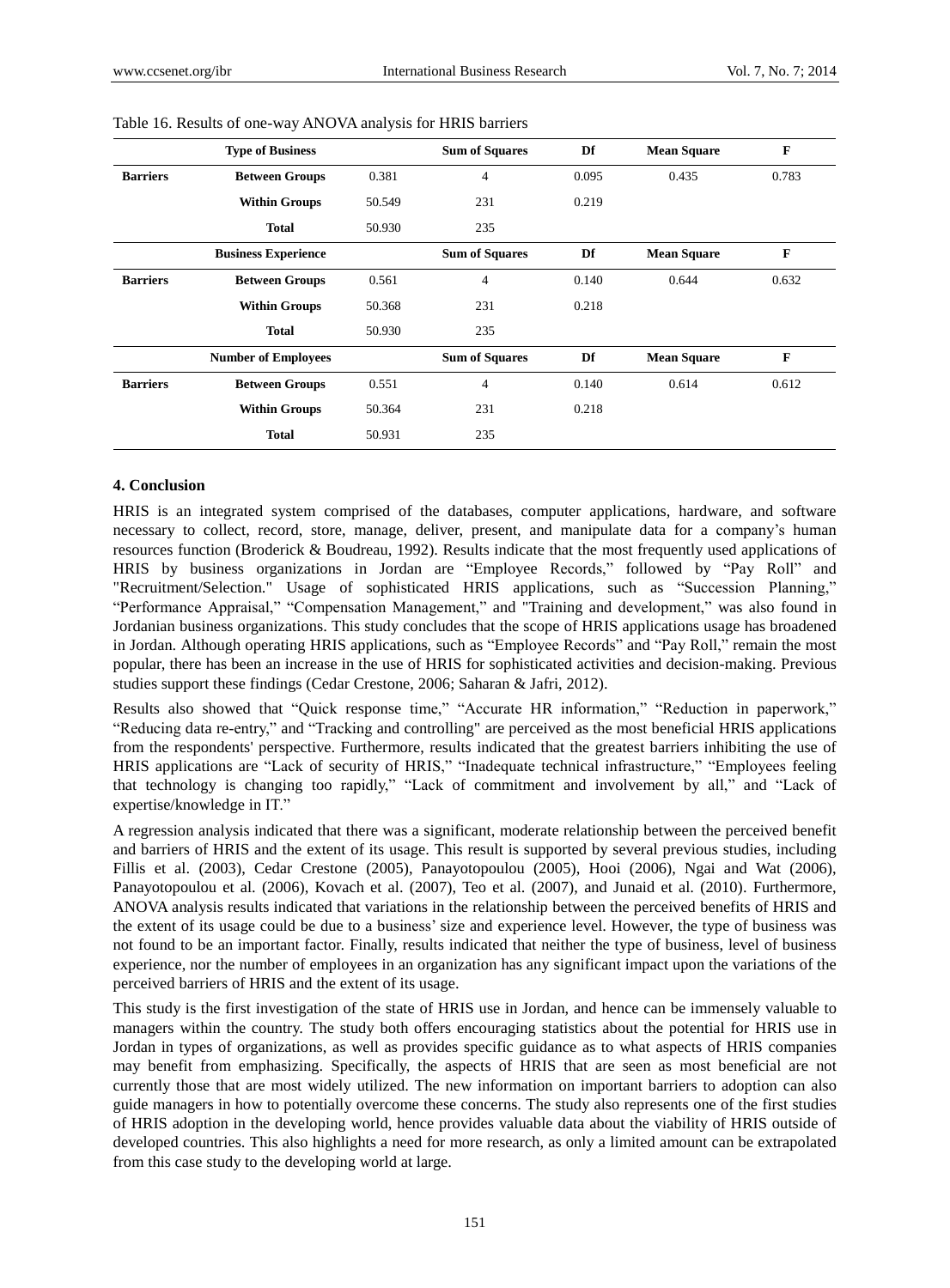#### **References**

- Alleyne, C. (2002). *Impact of the use of HR Internet applications on managers' satisfaction with the HR function.* PhD Thesis, Cranfield University, School of Management. Retrieved from https://dspace.lib.cranfield.ac.uk/handle/1826/4047?mode=simple
- Altarawneh, I., & Al-Shqairat, Z. (2010). Human Resource Information Systems in Jordanian Universities. *International Journal of Business and Management, 5*(10), 113.
- Anderson, D., Burnham, K., & Thompson, W. (2000). Null hypothesis testing: problems, prevalence, and an alternative. *The Journal of Wildlife Management, 64*(4), 912–923. http://dx.doi.org/10.2307/3803199
- Awazu, Y., & Desouza, K. (2004). Open knowledge management: Lessons from the open source revolution. *Journal of the American Society for Information Science and Technology, 55*(11), 1016–1019. http://dx.doi.org/10.1002/asi.20050
- Ball, K. (2001). The use of human resource information systems: a survey. *Personnel Review, 30*(6), 677–693. http://dx.doi.org/10.1108/eum0000000005979
- Batool, S., Sajid, M., & Raza, S. (2012). Benefits and Barriers of Human Resource Information System In Accounts Office & Azad Jammu & Kashmir Community Development Program. *International Journal of Humanities and Social Sciences, 2*(3), 211–217.
- Beckers, A., & Bsat, M. (2002). A DSS classification model for research in human resource information systems. *Information Systems Management, 19*(3), 1–10. http://dx.doi.org/10.1201/1078/43201.19.3.20020601/37169.6
- Bhavsar, A. (2011). A Conceptual Paper on Human Resource Information System (HRIS). *Golden Resource Thoughts, 1*(5), 1.
- Boateng, A. (2007). *The role of human resource information systems (HRIS) in strategic human resource management (SHRM)*. Master of Science Theses, Accounting Swedish School of Economics and Business Administration.
- Bourini, F., & Bourini, I. (2011). Investigating the Relationship between Human Resource Information System and Strategic Capability among Employees: Jordan Case Study. *Journal of Advanced Social Research, 1*(1), 63–75.
- Brancheau, J., & Wetherbe, J. (1990). The adoption of spreadsheet software: testing innovation diffusion theory in the context of end-user computing. *Information Systems Research, 1*(2), 115–143. http://dx.doi.org/10.1287/isre.1.2.115
- Broderick, R., & Boudreau, J. (1992). *Human resource management, information technology, and the competitive edge*. CAHRS Working Paper #91-19*.* http://dx.doi.org/10.5465/ame.1992.4274391
- Brown, D. (2002). E-HR victim of unrealistic expectations. *Canadian HR Reporter, 15*(5), 1–6.
- Bussler, L., & Davis, E. (2001). Information Systems: The Quiet Revolution in Human Resource Management. *The Journal of Computer Information Systems, 42*(2), 17–20.
- Byars, L., & Rue, L. (2004). *Human Reserved Supply Management* (7th ed.). New York: McGraw-Hill Companies.
- Cedar Crestone. (2005). *The Cedar Crestone 2005 Workforce Technologies And Service Delivery Approaches Survey* (8th ed.).
- Chapman, D. S., & Webster, J. (2003). The use of technologies in the recruiting, screening, and selection processes for job candidates. *International Journal of Selection and Assessment, 11*(2), 113–120. http://dx.doi.org/10.1111/1468-2389.00234
- Clark, T., Grant, D., & Heijltjes, M. (1999). Researching comparative and international human resource management: key challenges and contributions. *International Studies of Management & Organization, 29*(4), 6–23.
- Cragg, P., & King, M. (1993). Small-firm computing: motivators and inhibitors. *MIS Quarterly, 17*(1), 47–60. http://dx.doi.org/10.2307/249509
- Delorme, M., & Arcand, M. (2010). HRIS implementation and deployment: a conceptual framework of the new roles, responsibilities and competences for HR professionals. *International Journal of Business Information Systems, 5*(2), 148–161. http://dx.doi.org/10.1504/ijbis.2010.030626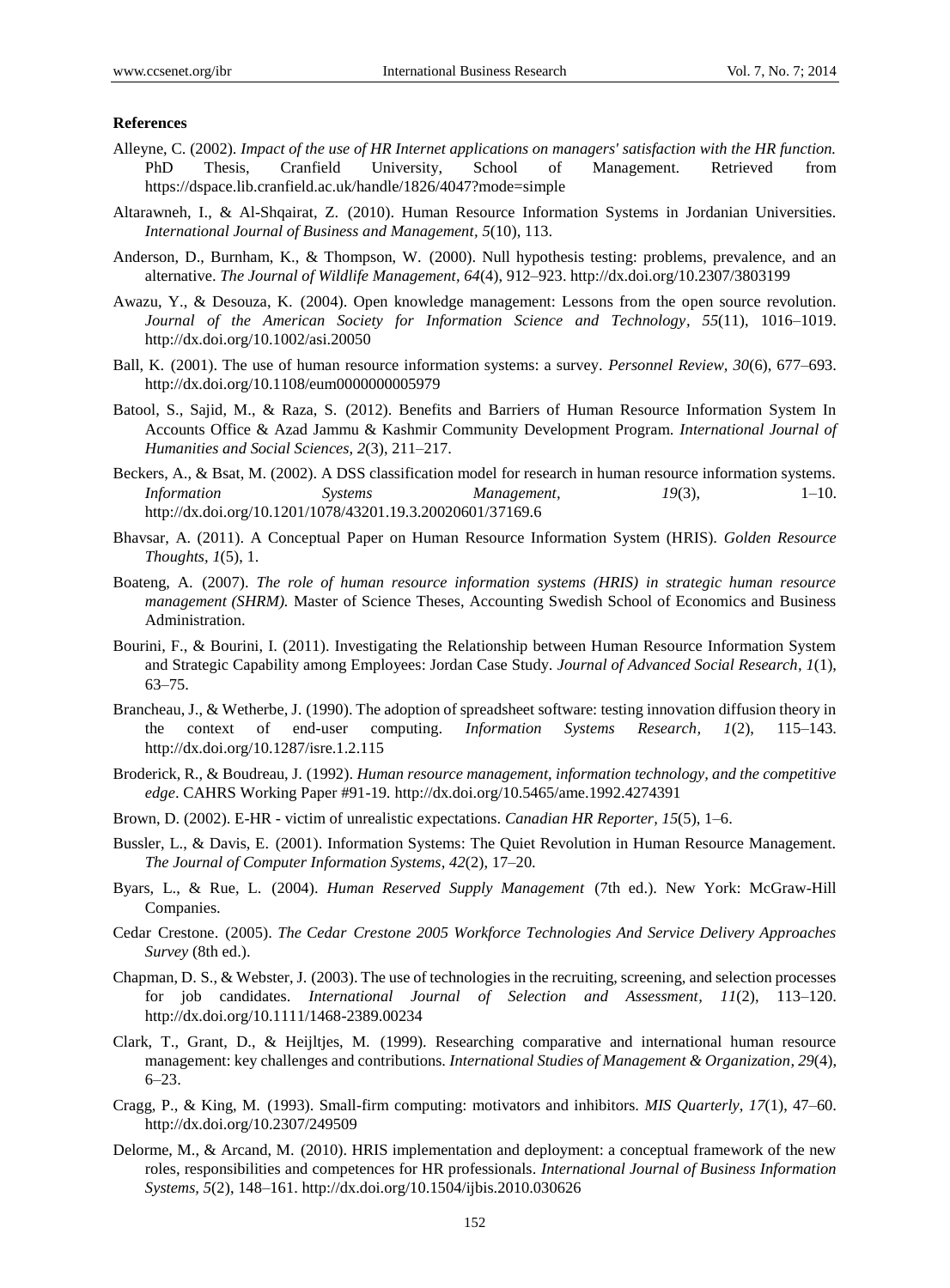- DeSanctis, G. (1986). Human resource information systems: a current assessment. *MIS Quarterly, 10*(1), 15–27. http://dx.doi.org/10.2307/248875
- Dileep, A. (2010). Enterprise resource planning: the emerging organizational value systems. *Industrial Management & Data Systems, 100*(3), 114–118.
- Ensher, E. A., Nielson, T. R., & Grant-Vallone, E. (2002). Tales from the Hiring Line: Effects of the Internet and technology on HR processes. *Organizational Dynamics, 31*(3), 224–244. http://dx.doi.org/10.1016/s0090-2616(02)00111-0
- Frolick, M. N. (1994). Management support systems and their evolution from executive information systems. *Information Strategy, 10*(3), 31–38.
- Haines, V. Y., & Petit, A. (1997). Conditions for successful human resource information systems. *Human Resource Management, 36*(2), 261–275. http://dx.doi.org/10.1002/(sici)1099-050x(199722)36:2<261::aid-hrm7>3.3.co;2-x
- Hair, Jr., & J. F., et al. (2006). *Multivariate Data Analysis* (6th ed.). Upper Saddle River: Pearson Prentice Hall.
- Hendrickson, A. R. (2003). Human resource information systems: Backbone technology of contemporary human resources. *Journal of Labor Research, 24*(3), 382–394. http://dx.doi.org/10.1007/s12122-003-1002-5
- Hong, W., & Zhu, K. (2006). Migrating to internet-based e-commerce: factors affecting e-commerce adoption and migration at the firm level. *Information & Management, 43*(2), 204–221. http://dx.doi.org/10.1016/j.im.2005.06.003
- Hooi, L. W. (2006). Implementing e-HRM: the readiness of small and medium sized manufacturing companies in Malaysia. *Asia Pacific Business Review, 12*(4), 465–485. http://dx.doi.org/10.1080/13602380600570874
- Hussain, Z., Wallace, J., & Cornelius, N. E. (2007). The use and impact of human resource information systems on human resource management professionals. *Information & Management, 44*(1), 74–89. http://dx.doi.org/10.1016/j.im.2006.10.006
- Iacovou, C., Benbasat, I., & Dexter, A. (1995). Electronic data interchange and small organizations: Adoption and impact of technology. *MIS Quarterly, 19*(4), 465–485. http://dx.doi.org/10.2307/249629
- Junaid, Z., Muhammad, S., & Norazuwa, M. (2010). An Analysis of E-Human Resource Management Practices: A Case Study of State Bank of Pakistan. *European Journal of Social Sciences, 15*(1), 18–26.
- Kettley, P., & Reilly, P. (2003). E-HR: An Introduction. *Institute for Employment Studies (United Kingdom)*  [Report 396]. Retrieved from http://www.employment-studies.co.uk/news/summary.php?id=398
- Kovach, K. A., & Cathcart, C. E. (1999). Human resource information systems (HRIS): Providing business with rapid data access, information exchange and strategic advantage. *Public Personnel Management, 28*(2), 275– 282.
- Kovach, K. A., Hughes, A. A., Fagan, P., & Maggitti, P. G. (2002). Administrative and strategic advantages of HRIS. *Employment Relations Today, 29*(2), 43–48. http://dx.doi.org/10.1002/ert.10039
- Krishna, C., & Bhaskar, S. V. (2011). Assessment of support and benefits of HRIS in medium-scale textile industries. *International Journal of Research in Economics & Social Sciences, 1*(2), 48–57.
- Kwon, T. H., & Zmud, R. W. (1987). Unifying the fragmented models of information systems implementation. In *Critical issues in information systems research* (pp. 227–251). New York: John Wiley & Sons, Inc.
- Lado, A., & Wilson, M. (1994). Human Resource Systems and Sustained Competitive Advantage: A Competency-Based Perspective. *The Academy Of Management Review, 19*(4), 699–727.
- Lau, G., & Hooper, V. (2008). Adoption of e-HRM in large New Zealand organizations. *Encyclopedia of Human Resource Information Systems,* 31–41.
- Lawler, E. E., & Mohrman, S. A. (2003). HR as a strategic partner: what does it take to make it happen? *Human Resource Planning, 26*(3), 15–29.
- Lawler, E. E., Levenson, A., & Boudreau, J. W. (2004). HR Metrics and Analytics: Uses and Impacts. *Human Resource Planning Journal, 27*(4), 27–35.
- Lederer, A. L. (1984). Planning and developing a human resource information system. The logic of a step-by-step approach. *The Personnel Administrator, 29*(8), 27–39.
- Lengnick-Hall, M. L., & Moritz, S. (2003). The impact of e-HR on the human resource management function.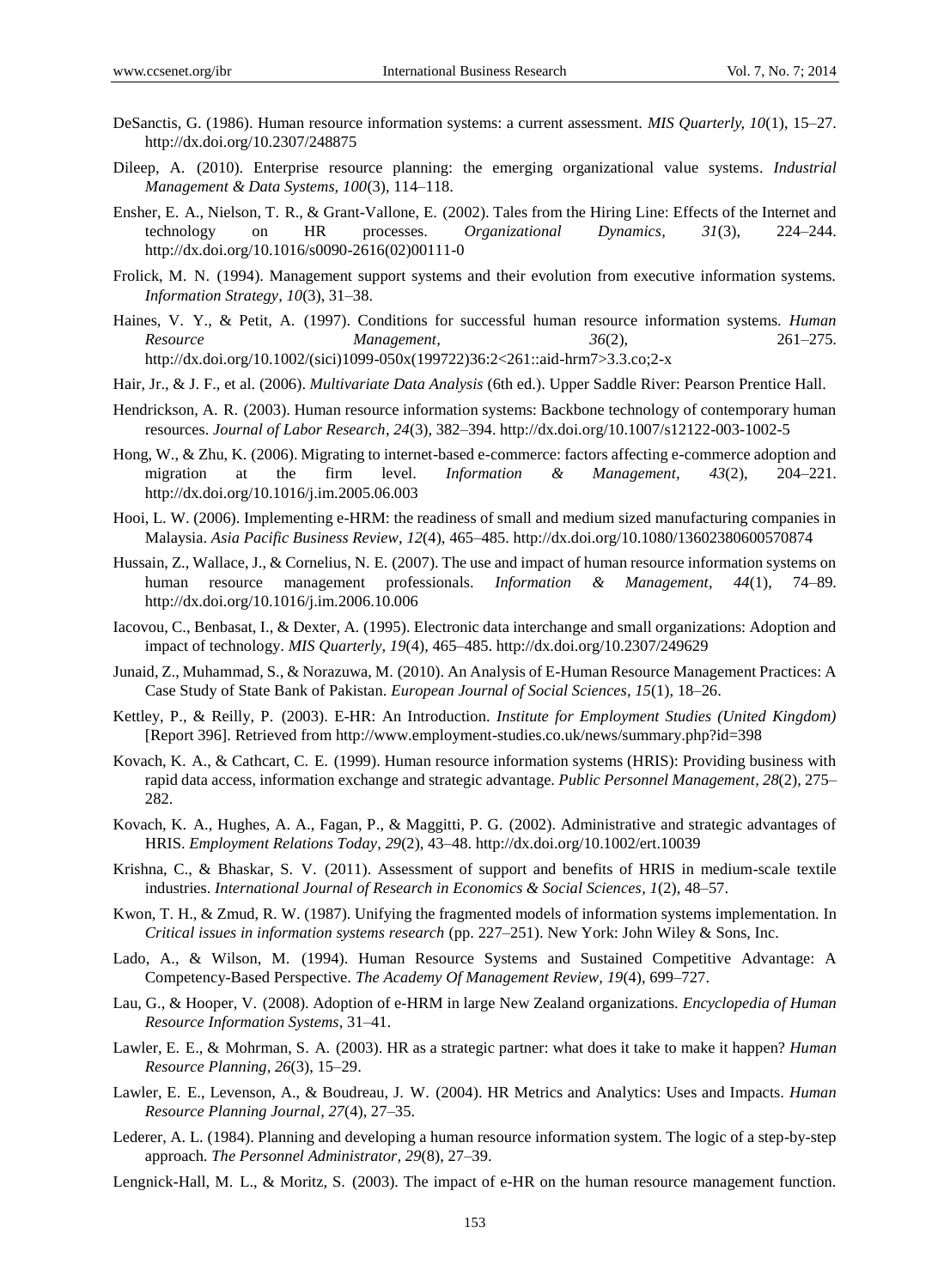*Journal of Labor Research, 24*(3), 365–379. http://dx.doi.org/10.1007/s12122-003-1001-6

- Lepak, D. P., Taylor, S. M., Tekleab, A. G., Marrone, J. A., & Cohen, D. J. (2007). An examination of the use of high - investment human resource systems for core and support employees. *Human resource management*, *46*(2), 223–246. http://dx.doi.org/10.1002/hrm.20158
- Lin, C. (1997a). Human resource information systems: Implementation in Taiwan. *Research and Practice in Human Resource Management, 5*(1), 57–72.
- Lin, C. (1997b). Human Resource Management in Taiwan: A Future Perspective. *The International Journal of Human Resource Management, 8*(1), 29–43. http://dx.doi.org/10.1080/09585199700000039
- Martin, G. et al. (2009). *Web 2.0 and Human Resource Management: 'Groundswell' or Hype?* London: CIPD.
- Mentzas, G. (1994). A functional taxonomy of computer-based information systems. *International Journal of Information Management, 14*(6), 397–410. http://dx.doi.org/10.1016/0268-4012(94)90015-9
- Miltiadis, D., & Pouloudi, A. (2003). Project management as a knowledge management prime: the learning infrastructure in knowledge-intensive organizations: projects as knowledge transformations and beyond. *The Learning Organization Journal, 10*(4), 237–250. http://dx.doi.org/10.1108/09696470310476007
- Misra, H. (2006). Role of Human Resource in Information Technology Alignment in Organizations: A Metric Based Strategic Assessment Framework. *Journal of Information Technology Management, 17*(3), 139.
- Mohapatra, S. (2009). Framework for HRIS implementation in non-IT sector. *Journal of Convergence Information Technology, 4*(4).
- Ngai, E., & Wat, F. (2004). Dominance approach to risk analysis of computer systems. *Decision Support Systems, 37*(4), 485–500.
- Ngai, E., & Wat, F. (2006). Human resource information systems: a review and empirical analysis. *Personnel Review, 35*(3), 297–314. http://dx.doi.org/10.1108/00483480610656702
- Nilakanta, S., & Scamell, R. W. (1990). The effect of information sources and communication channels on the diffusion of innovation in a data base development environment. *Management Science, 36*(1), 24–40. http://dx.doi.org/10.1287/mnsc.36.1.24
- O'Leary, B. S., et al. (2002). Selecting the best and brightest: Leveraging human capital. *Human Resource Management, 41*(3), 325–340. http://dx.doi.org/10.1002/hrm.10044
- Ostermann, H., Staudinger, B., & Staudinger, R. (2009). Benchmarking Human Resource Information Systems. In *Encyclopaedia of Human Resources Information Systems: Challenges in e-HRM* (pp. 92–101).
- Overman, S. (1992). Reaching for the 21st Century. *HR Magazine, 37*(4), 61–61.
- Panayotopoulou, L., Vakola, M., & Galanaki, E. (2007). E-HR adoption and the role of HRM: evidence from Greece. *Personnel Review, 36*(2), 277–294. http://dx.doi.org/10.1108/00483480710726145
- Papalexandris, N., & Panayotopoulou, L. (2005). Exploring the partnership between line managers and HRM in Greece. *Journal of European Industrial Training, 29*(4), 281–291. http://dx.doi.org/10.1108/03090590510597133
- Pfeiffer, H. K. C. (1992). *The diffusion of electronic data interchange.* New York: Springer-Verlag, Inc. http://dx.doi.org/10.1007/978-3-642-51559-0
- Powell, T. C., & Dent-Micallef, A. (1997). Information technology as competitive advantage: the role of human, business, and technology resources. *Strategic Management Journal, 18*(5), 375–405. http://dx.doi.org/10.1002/(SICI)1097-0266(199705)18:5<375::AID-SMJ876>3.0.CO;2-7
- Roehling, M. V., et al. (2005). The future of HR management: research needs and directions. *Human Resource Management, 44*(2), 207-216. http://dx.doi.org/10.1002/hrm.20066
- Rogers, E. (1995). *Diffusion of Innovations* (4th ed.). New York: The Free Press.
- Ruël, H., Bondarouk, T., & Looise, J. K. (2004). E-HRM: innovation or irritation: an explorative empirical study in five large companies on web-based HRM. *Management Revue, 15*(3), 364–380.
- Ruta, C. D. (2005). The application of change management theory to HR portal implementation in subsidiaries of multinational corporations. *Human Resource Management, 44*(1), 35–53. http://dx.doi.org/10.1002/hrm.20039
- Sadri, J., & Chatterjee, V. (2003). Building organizational character through HRIS. *International Journal of*